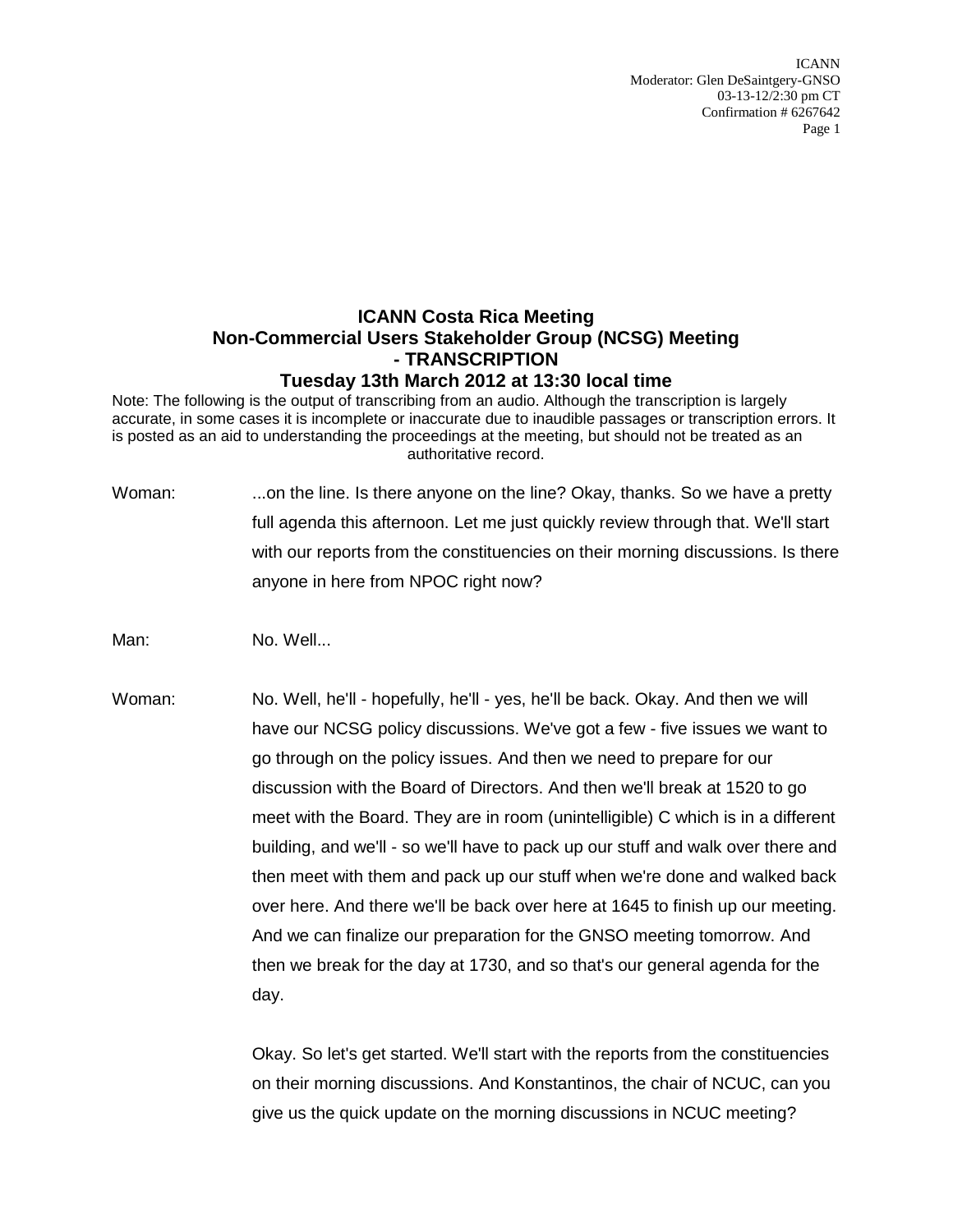ICANN Moderator: Glen DeSaintgery-GNSO 03-13-12/2:30 pm CT Confirmation # 6267642 Page 2

Konstantinos Komaitis: Sure. This morning NCUC had what I can safely call a fantastic policy discussion. I mean we touched a lot of issues and discussed (unintelligible) issues. There was a brief update from myself on the NCUC charter which will be placed out for the whole membership to review until the Costa Rica meeting, and there is going to be, hopefully, a vote within the next 40 days.

> When it comes to policy, we discussed the issues that are before the Council and issues that are also of great concern to the membership, and in particular the issue of the special status of protection for the Olympic marks and the Red Cross names. We also discussed issues relating to the (unintelligible) review team report that was just being released and that there is a public comment period ending on the 18th. We also touched on (unintelligible) registrations as well as law enforcement agency issues.

And also we introduced and we touched upon the issue concerning how human rights fit within the ICANN ecosystem. Finally, we did some strategizing. We tried to identify those items that we feel NCUC should be focusing on. And we discussed - we started initial discussions about the event in - an NCUC event in Toronto which will follow the very successful summit in San Francisco. Thanks.

- Woman: Thank you very much, Konstantinos. We've got a representative from the Not-for-Profit Operational - Operations Constituency -- NPOC, Klaus Stoll. So if you could give us a quick update on what transpired in this morning's NPOC meeting, appreciate it.
- Klaus Stoll: Thank you very much. As you know that NPOC is a very new constituency, and the point what we are concentrating at - on this morning was to outreach in general to GNO community in Costa Rica, and I was actually very happy. We had a full room, and we had some very good presentations.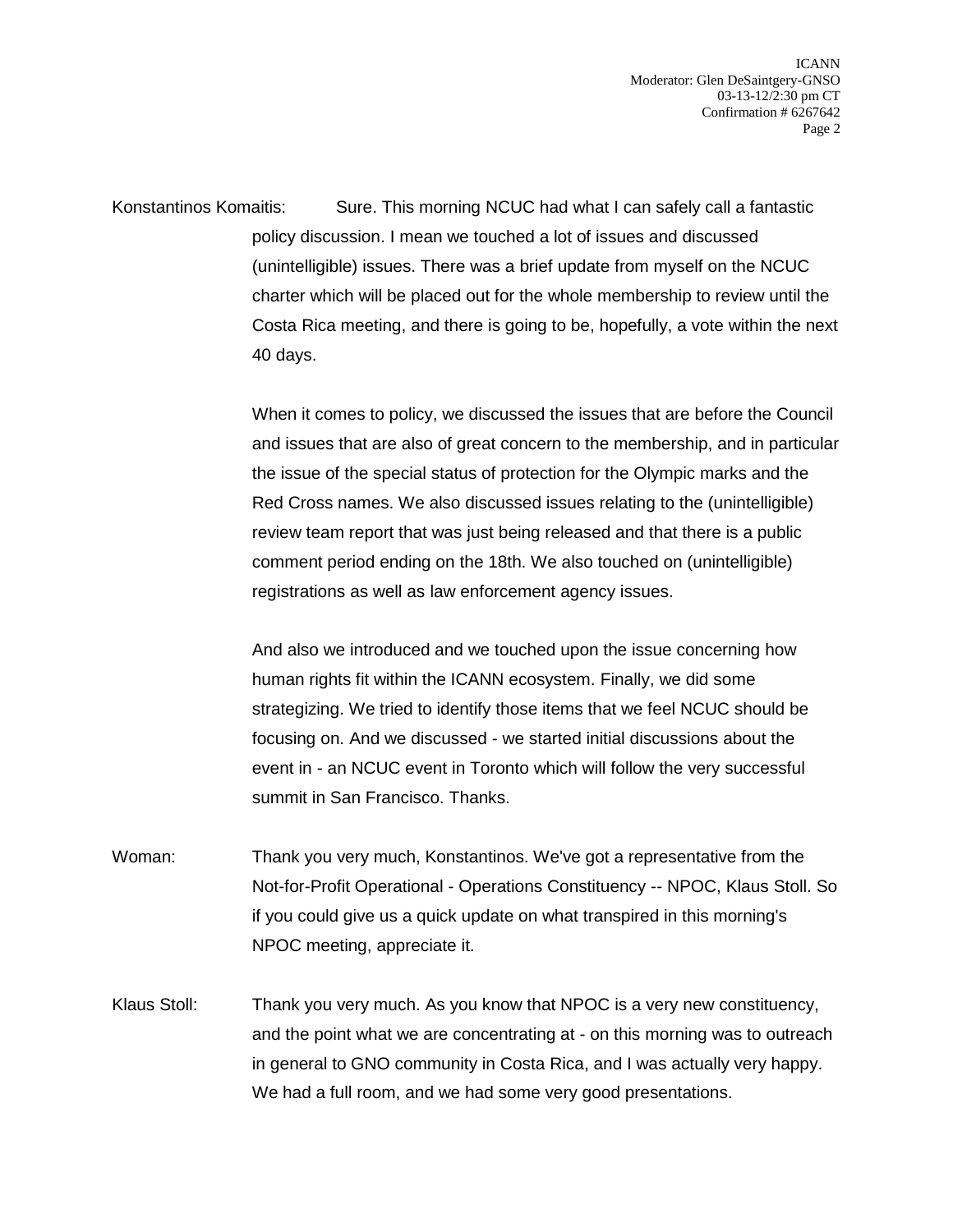But what aspires out of the whole discussion, to make long thing short, is that NPOC, of course, wants to participate and will participate in the policy discussion as we did a statement two days ago regarding the (possibly outreach) results conflict the Red Cross and the Olympic Committee. But I think it's fair to say that one of our main intentions for the foreseeable future will be - besides contributing to the policies, will be to outreach to the GNOs, inform and educate GNOs, and then trying to engage those GNOs who are really interested in (unintelligible) in ICANN and as whatever part in their constituencies.

It's basically the state we are at the moment. And I just want to say that it is not surprising but always (unintelligible) how much interest the GNOs in general show in the topic of Internet governance. Thank you very much.

Woman: Thank you so much, Klaus. We appreciate it. So let's just delve right into the NCSG policy discussion for this afternoon, and we've got five main issues on the agenda -- new gTLD applicant and reserved names in new gTLDs which is the request from the Red Cross and the Olympic Committee. The third issue is law enforcement negotiation with registrars and the RAA. The fourth issue is the WHOIS privacy concerns. And finally, if we have time, some discussion on SOPA, PIPA, domain name take-downs, and DNS filtering issues generally.

> Okay. So let's - we - I know at least in the NCUC meeting this morning, some of these issues have been discussed at a constituency level, and so for many people some of the groundwork has already been laid in terms of explaining what the issues are to others. But for others, this will be the first time that they will have heard about some of these issues today. So let's try to keep that in mind rather than always referring back - or referring back to this morning's discussion or something, because many people were not here or people were in different meetings this morning and so don't know what the others were discussing.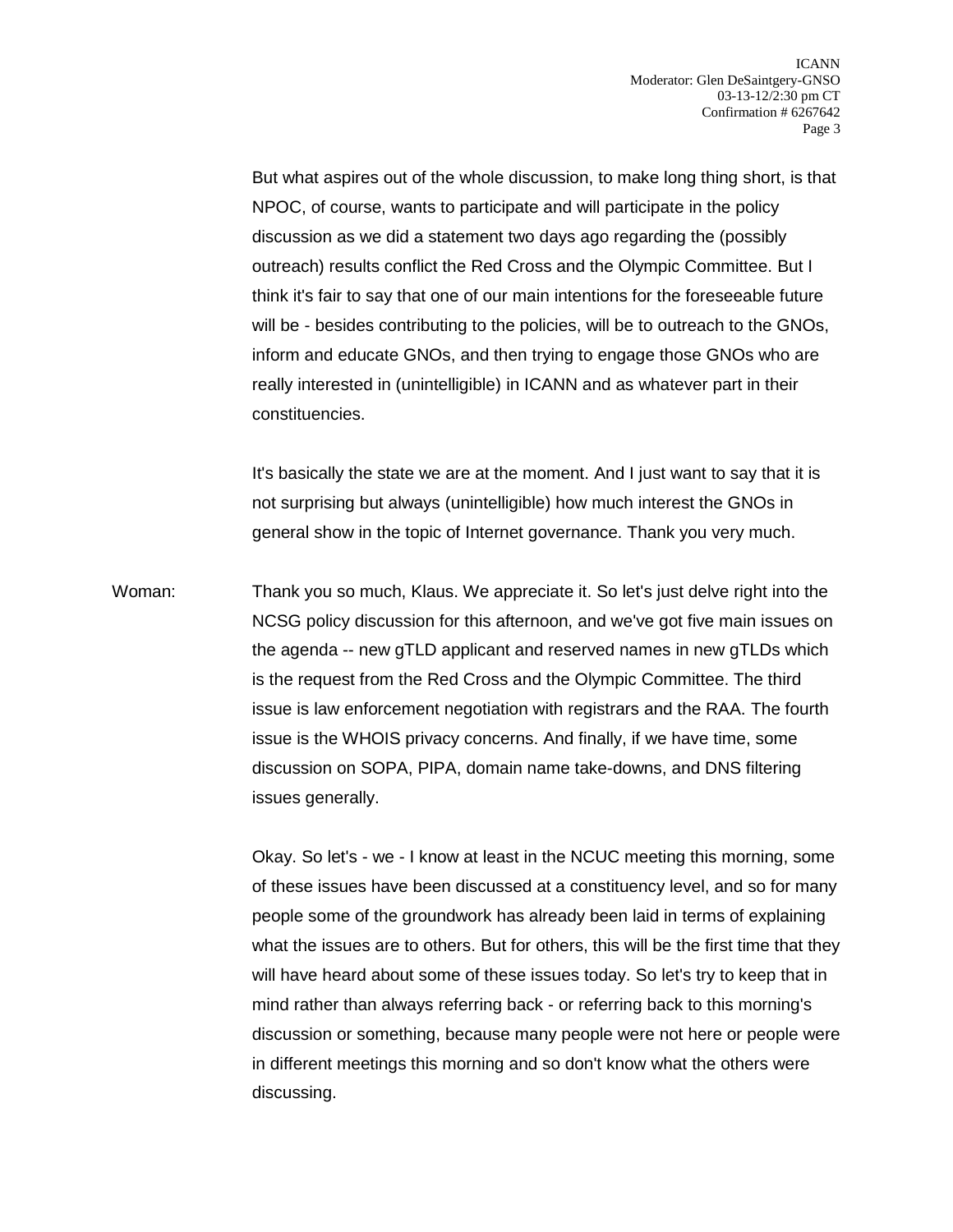Okay. So let's start with the reserved names in new gTLDs, although our counselors really aren't here and we - except for Joy and Wendy and Rafik and Rafik, so half of our counselors are here. God. Pretty sad. Anyway, okay.

So let's start with the - that issue. And Konstantinos, if I could ask you. I know you're probably tired of talking about this issue.

Konstantinos Komaitis: Yes.

Woman: But, you know, for 48 more hours, I think, if you could maybe bring us up to speed on this issue and where we are and what the issues are on the table for tomorrow, I'd really appreciate it.

Konstantinos Komaitis: Well, that's where it gets a little bit confusing now. The - Jeff, Jeff Neuman, who is the chair of the drafting team that was created for those issues, circulated yesterday a motion that - well, the text of the motion that the - it will be submitted to the Council for the vote. Now in between that time, and of course, it asks constituencies and stakeholder groups to come back to go back to him on that very motion and basically share, you know, the group's views on this text.

> After the e-mail, however, there was some sort of a new development whereas both the IOC and the Red Cross said - were asked (unintelligible) to submit a list of the languages that they seek protection for. However, after an e-mail was received, they said that this list will not be introduced any longer, and they showed the languages will be what currently the applicant guidebook is saying, which I can find right now in order to share with everybody if you give me a brief, brief second.

Okay. What the proposal now too about the - you know, the issues of the languages will read is as follows, "The GAC has proposed that the IOC and RCRC names should be protected in multiple languages -- all translations of the listed names in languages used on the Internet. The lists of protected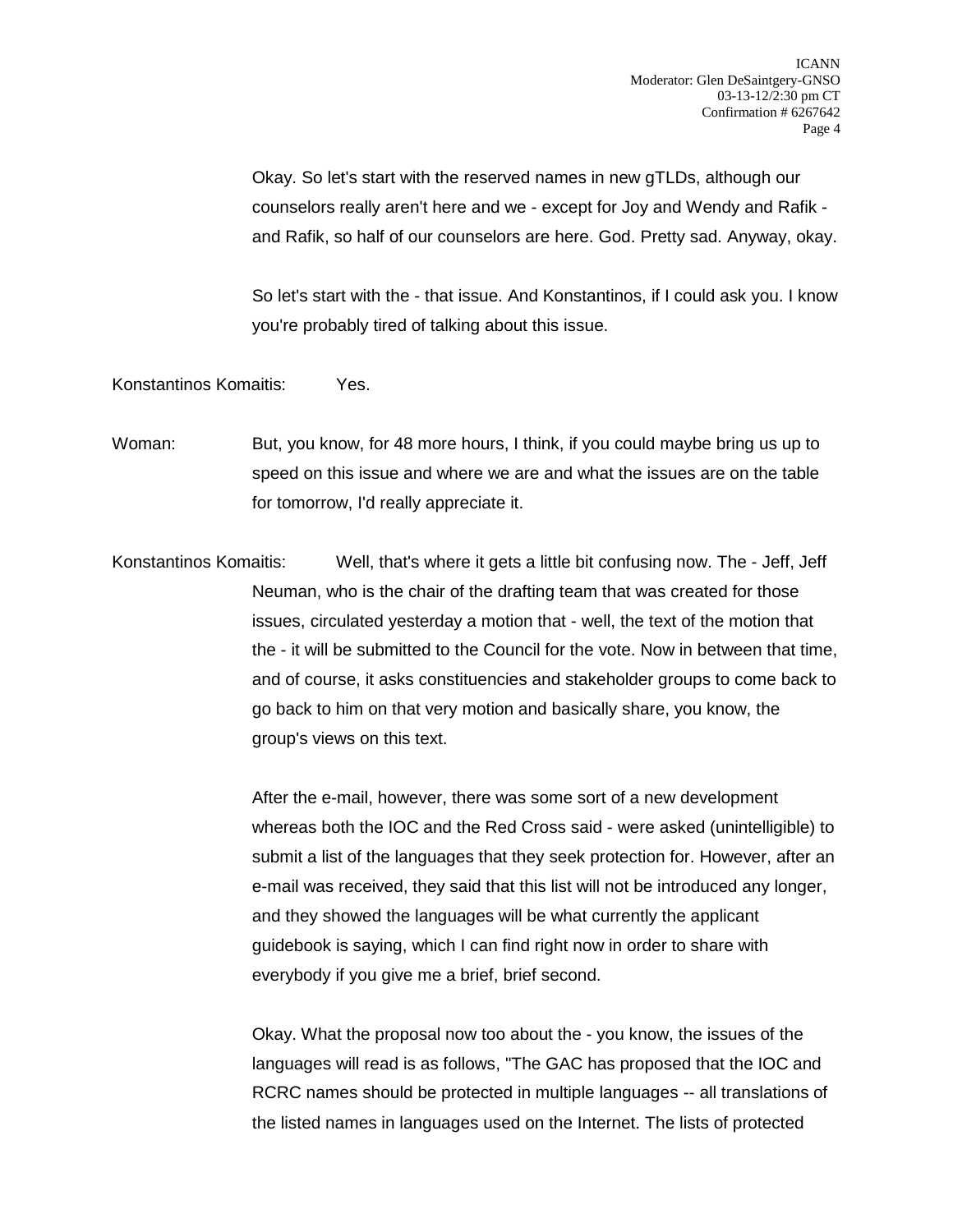names that the IOC and RC/RC have provided are illustrative and representative, not exhaustive."

So what I am not clear about right now is whether a new motion - a new text is going to be circulated. That's the part that I'm not really clear about. And I think also Jeff made a comment in the mailing list whether, you know, we need to propose a new language for that. So that's where we are right now. I think Joy wants to speak on that matter as well, so, you know.

- Joy Liddicoat: Thanks. Just (unintelligible) background, I stated also a message from Greg as well from the drafting team, part of a range of options (unintelligible) recommendation 2, including something removing recommendation 2 because I think it's asking whether it's really - it's necessary given that without it the status quo is in fact (unintelligible) guidebook. So I guess what I'm - I'm saying that what I'm saying is that there still seems to be members of the drafting proposing amendments to the recommendation, and its final form is not yet clear.
- Woman: Does anyone else want to jump the queue in on this?

Konstantinos Komaitis: (Unintelligible).

- Woman: Okay. So we will come back to this one when we come back to specifics on voting. The next issue is new gTLD applicant support. And Avri, you've been active in those groups. Could you give us a quick update on where we are on that and the suggestions for a way forward, please?
- Avri Doria: Sure. But first, there's no motion or anything dealing with this in front of the Council is there? I don't think so.

Konstantinos Komaitis: On what?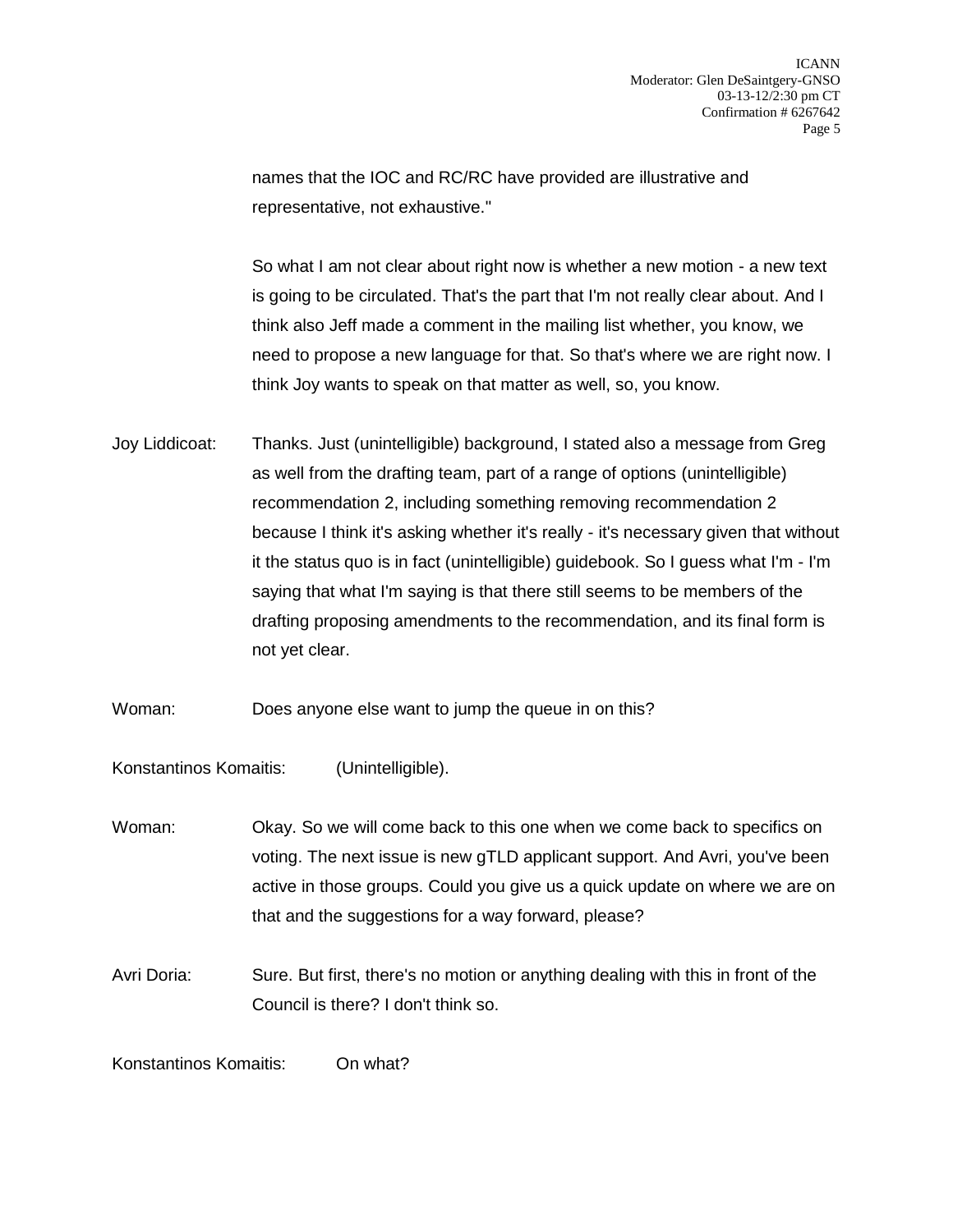Avri Doria: No. Okay. So then I'll just give you a basic recap of where they are. So the JAS recommendations, as people know, were accepted and an application support program was created. The application support program both defines how the application happens and how the application for aid happens and basically talks about that basically anybody applying for aid has two applications that go in at the same time. In one, they're applying for support, and in one, they're applying for new gTLD.

> They - all of the applications for support will be reviewed during the first round of the processing. If there's only one round, then the second round will be processing those applications of people that applied for support.

> So there's a set of criteria by which one qualifies for support. There'll be a pile of money, and basically, they will have ranked if you - no, no, no, no, no, no, no. There will be a - he was making the jokes about the priority in applications. No, this is if you've applied for support, you're automatically in a later batch. And one doesn't need to go any further than that to find out what batch you're in.

> There's really two reasons for that. One reason was that it gives them time to process the support application to find out whether you're going to get support. Two, that gives more time to do fundraising, it gives time that if there are any auctions for some of that money to get funded into - I mean to get funneled into support. At the moment, all the support fund has is \$2 million that the Board put in. At \$140,000 per application, that will only give 14 applications or something like that.

> So what they will do is, basically, they will rank the support applicants. There'll be a certain threshold below which you don't qualify. If you don't qualify, your application is dead in the water. You don't get support. You don't even get a gTLD. You don't get considered for a gTLD. That's one of their game - anti-gaming mechanisms, that if you don't qualify for support, don't apply for it.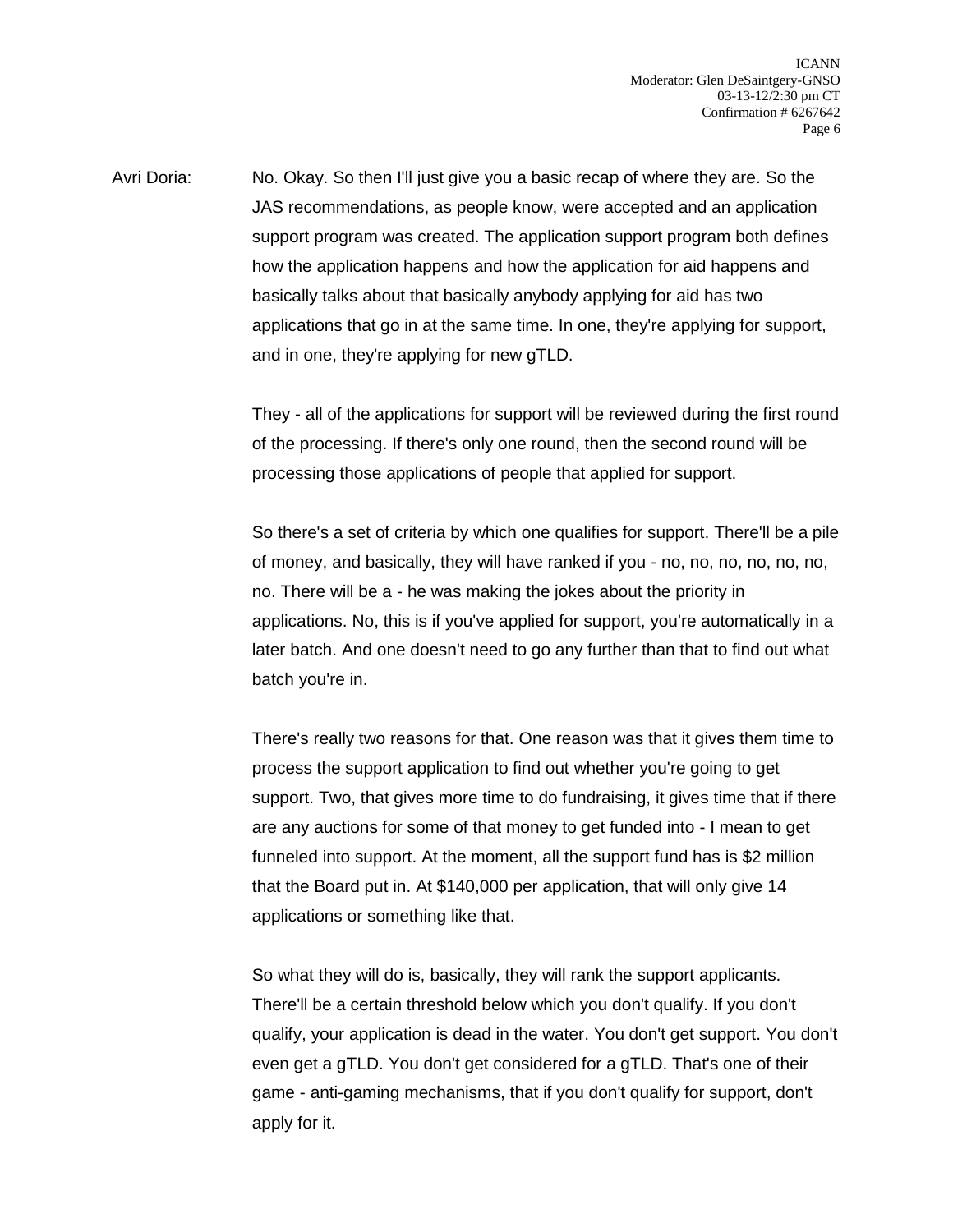But then they softened it a little bit to make sure that those - if you just fell through because people thought that you didn't qualify because you couldn't afford to pay for supporting one, well then that wasn't an exclusion. But anyhow.

Then with basically happens is, at the end, they go through and say, "Okay, we can support this number." Those applications then funnel through to the regular application processing.

For the others that qualify but for whom there's not money, they've had an extra year to try and fund raise, maybe they've managed to get some more money or they can have a staggered payment over the course of the next year while the application is being funded or they can drop out and get most of the money they've spent up to that point -- get their 45 grand back. So that's pretty much the program.

The program will be administered by a Support Applicants Review Panel - the SARP people are talking about. The SARP is looking, at the moment, through March 31 for people to be the ones that sort of do the evaluation of all these support applications. And it's based on the criteria that the JAS created and their documented. I'm not going to try and go through them because I would actually have to go to Rafik to remember them all. But anyhow, those people will do that.

One of the things that a lot of people have sort of informally decided that those of us that where on the JAS who wrote the criteria should basically not be the ones that become the SARP -- the panel that gives out the thing. That you sort of have a conflict that if you create the conditions and to make the judgment on the conditions that you've got some sort of conflict. So we're all available to give advice, etc., but we're not the deciders.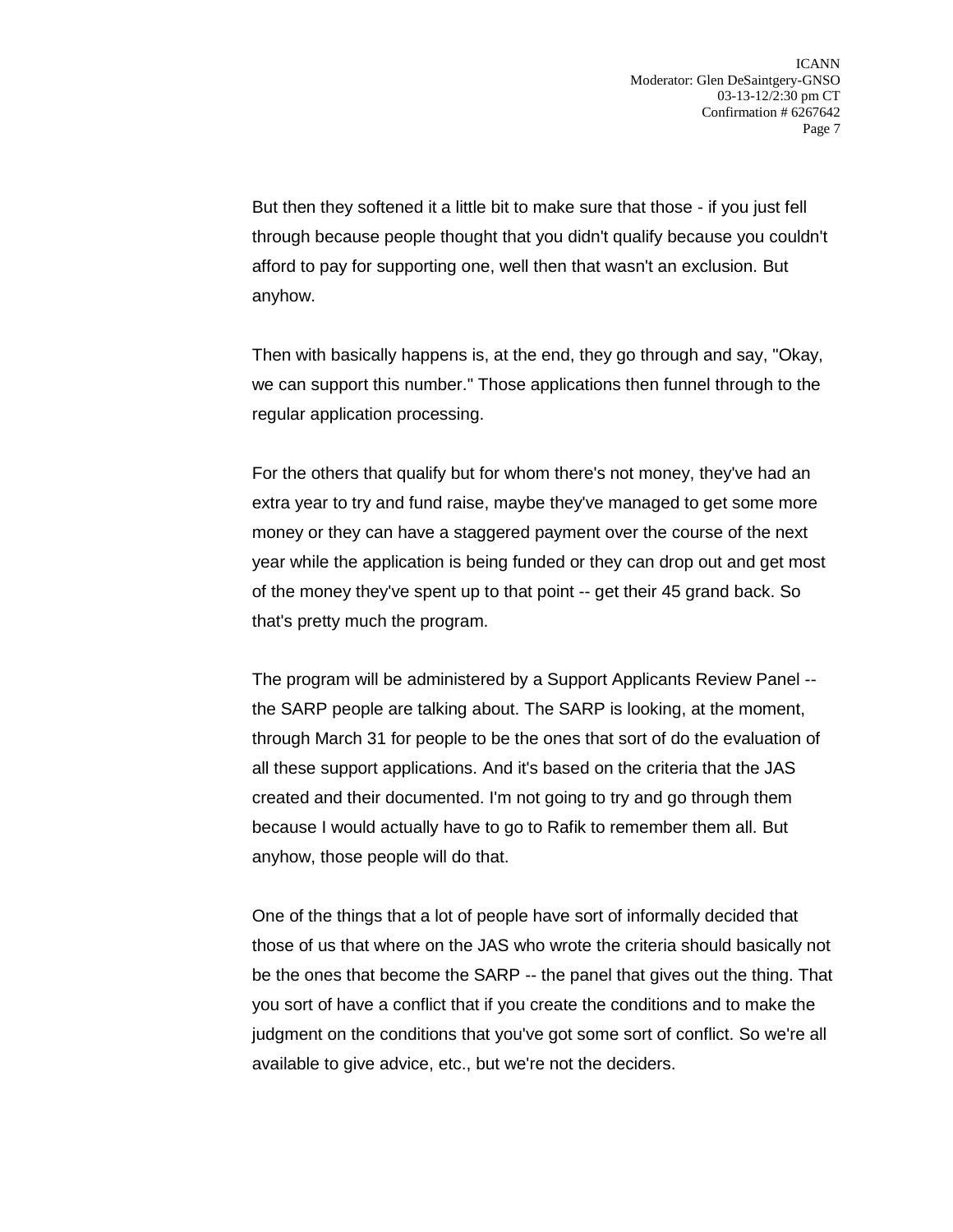Okay. So those are two things. So I don't know that there's enough applicants for the SARP. You've got until March 31. I encourage anyone that thinks this is an interesting issue, an interesting problem, and wants to help to help with the application.

Especially looking for people that understand running a TLD, understanding how people game ICANN. The only way to really catch the gamers in this is to have experience gamers -- people who understand development, people who understand development economics and can actually look at the - a non-Marina Del Ray financial statement and understand what makes sense and what doesn't. And so you're not looking at it and saying, "What? You can't even afford a hamburger. How could you possibly run a gTLD?" So, basically, looking for people with a wide variety of ICANN-specific and development area economics, etc., specific talent to apply for the SARP. And what they're trying to do is make sort of small teams that handle just a small batch of applications.

Coming to the last point, we don't know how applications for support there'll be. One of the fundamental problems we've been having is outreach. Not only was outreach problematic for the whole gTLD application thing, how many people outside of the community (unintelligible) know about new gTLD applications?

You know, there hasn't been real outreach, but there's even then less outreach for the applicant support. And sot of there's one theory that said if there had been really good at reach about the new gTLD stuff and everybody in the world kind of knew about it -- not everybody in the world, I'm exaggerating -- but that it had gone way beyond our bounds, you might've actually already reached lots of people that said, "Really cool, I got something I want to do. Oh, I don't have the money." Okay, but in this case, they - those people probably haven't even been reached. So there's two weeks left to the application - to registering, and then there's another two weeks for a total of four weeks left to apply.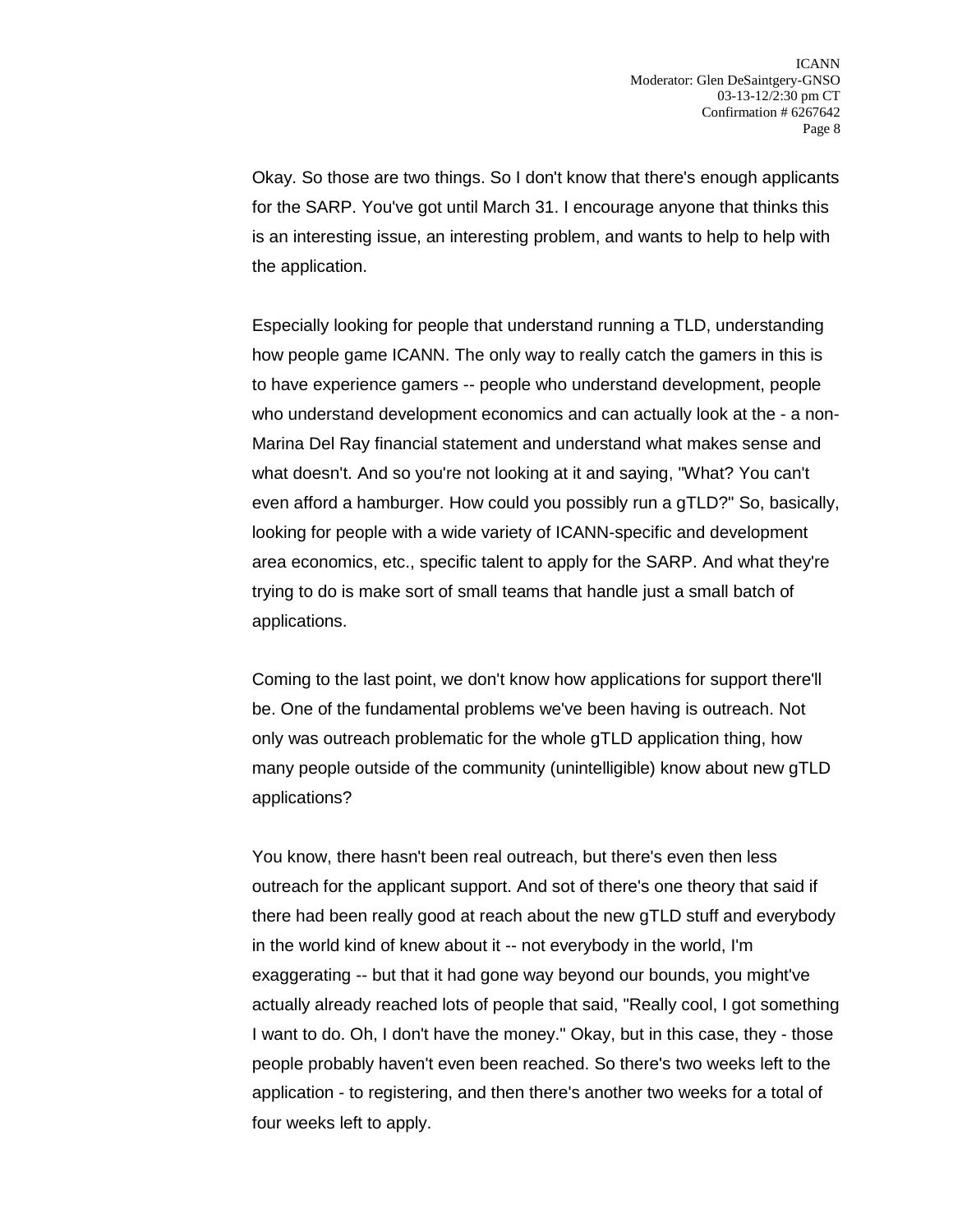Outreach is also done but not necessarily. And one of the things that I've been appealing to just about every group I've spoken to on this is if you know people who should be applying, they're ISPs in a development area, they're a community organization in a development area that's concerned and having a gTLD would really assist them in doing their work and they've got the wherewithal to do it, there's not only the financial assistance, there are a group of knowledgeable volunteers that are willing to help them write the application and figure out the technical responses and so on, because part of the JAS was not only financial support but advisory support. So that's where we're at.

- Woman: Let me just ask a quick question before I open up the queue on that. So who will be selecting the members of the SARP?
- Avri Doria: I'm not completely positive, but what the ICANN staff told the GAC is that they would be working in cooperation with the JAS, but of course, you got the chair of the JAS sitting beside you to figure that - to figure out who. Now it could end up half of the JAS or a good part of the JAS, the At-Large part of the JAS, are also members of the At-Large working group that I'm currently chairing on new gTLDs. So there are people that'll help them. They did tell GAC that they would be coming to all of us for something to help them do it, but I don't know.
- Woman: Okay. Thank you very much, Avri. I really appreciate that update. Let's open up the queue on this issue. For folks who are just coming into the room right now, we're talking about the new gTLD applicant support program. And Rafik, you're first in the queue.
- Rafik Dammak: Thank you. It's Rafik for the transcript. (Unintelligible) my understanding that the (unintelligible) there is only ten applications. And for the people who applicants who (unintelligible) is around 11, that's what (Kirk) and Khalil informed us in the - during the update in GNSO Council in the - Sunday.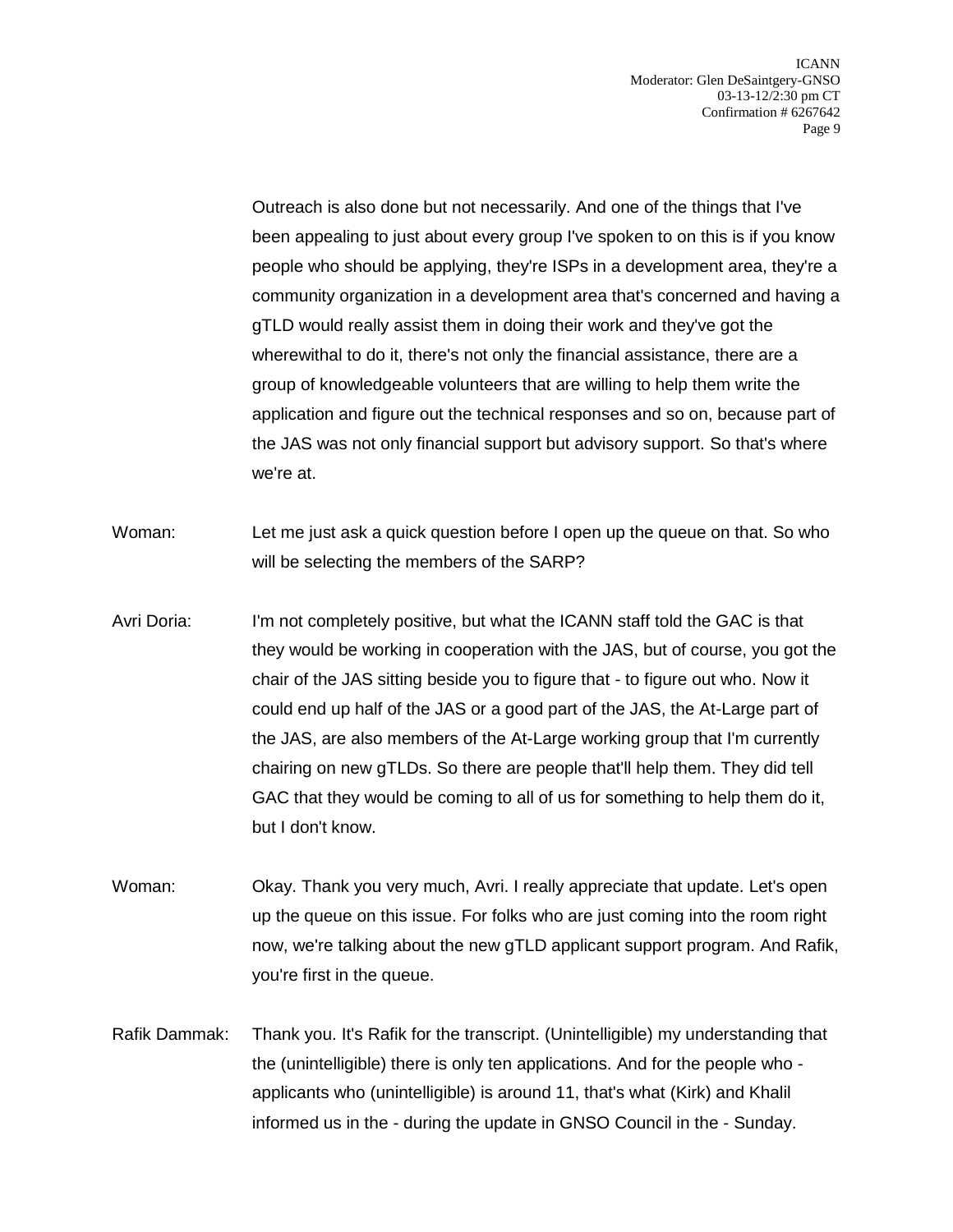ICANN Moderator: Glen DeSaintgery-GNSO 03-13-12/2:30 pm CT Confirmation # 6267642 Page 10

I was (unintelligible) these days that they - maybe they will come to the JAS and the subgroup of JAS and (unintelligible). But they didn't send any information to (unintelligible).

Woman: It makes sense that they would come to that subgroup, because that's who they been interacting with. And since the application period doesn't end until the end of March, and everything's always done just-in-time a week late, I don't think it's surprising that they haven't talked to us yet.

Rafik Dammak: Yes. But every time they are talking to us, but I'm not aware of what's happening. And outreach, I (unintelligible) the problem to (Kirk) Sunday. That is not enough, because I sent some comments to that report sent by the Communications Team in ICANN that the focus on social media is not enough. And - but I didn't get a response. And I asked it again -- I want a response to my feedback.

> For the SARP, applications are still open until the end of this month. So I encourage people. And I do agree that it's not the JAS members should be there. We need to avoid such conflicts of interest.

- Avri Doria: If I could just add one comment to that. I'm hoping that there are more than ten now volunteers on the SARP, because I've been buttoning holing a lot of people. And if none of them have a volunteered yet, I'm depressed.
- Rafik Dammak: We may expect more now, because the ICANN meeting that's there is, like, even that team for the support applicants.
- Woman: Great. Thank you very much. So we've started a queue on this. I've got Hugo and then Alan. And anyone else want to get in the queue on this? Okay. Go ahead, Hugo.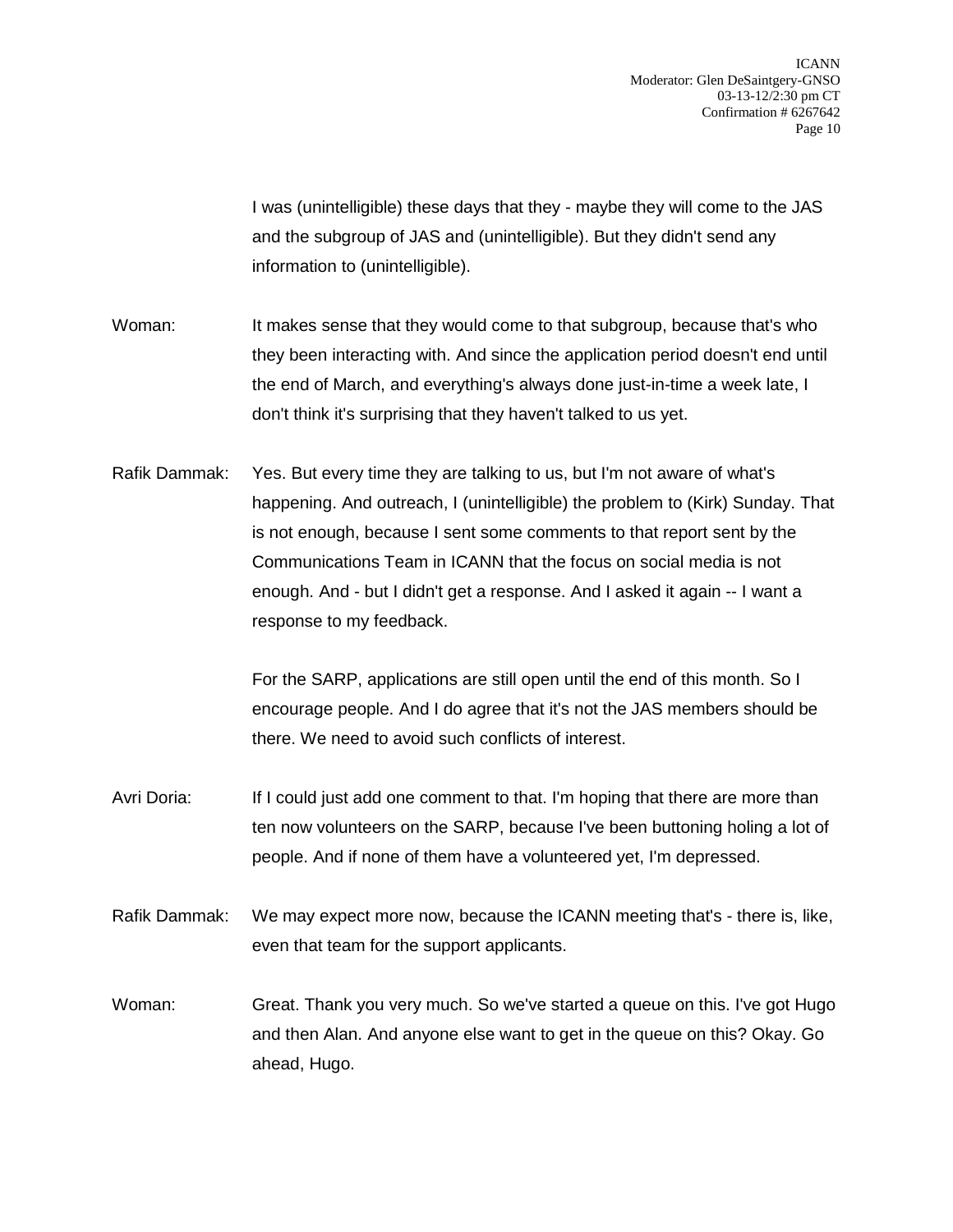ICANN Moderator: Glen DeSaintgery-GNSO 03-13-12/2:30 pm CT Confirmation # 6267642 Page 11

Hugo: I completely (unintelligible) by which criteria you can accept or reject the applicant. If an applicant is (unintelligible) can apply again?

Avri Doria: In this round, no. In future rounds, yes. The criteria for whether their application for a name can remain and they find other funding - actually, I think they've changed it and I believe they can go find other funding, but...

Hugo: Why in this round, no?

Avri Doria: Because there would be - you mean apply for financial support again? I'm not - I guess because the - why no? Because they didn't design it that way is really all I can say. In fact, that's been an actual issue with every single part of the new gTLD application. There is pretty much one pass through one part of the evaluation, and there's almost never a chance to go back through that evaluation process again. And so I think that's just the general nature of the program that ICANN defined, that you still may be able to apply for the TLD, but you'll have to find the money somewhere else. You won't be able to apply for that particular fund.

Woman: Okay. Thank you very much. Alan?

Alan: (Unintelligible). A question and a comment. My question is, are the people working on the evaluation of the applications for the subsidy, are they going to be only volunteers or are they going to be paid? I don't remember. I...

Avri Doria: Yes. The...

Alan: And then I - and then another comment.

Avri Doria: Okay.

Alan: I read the terms of reference of the qualifications and the tasks asked of the evaluators. And it's both in terms of expertise profile and both in terms of time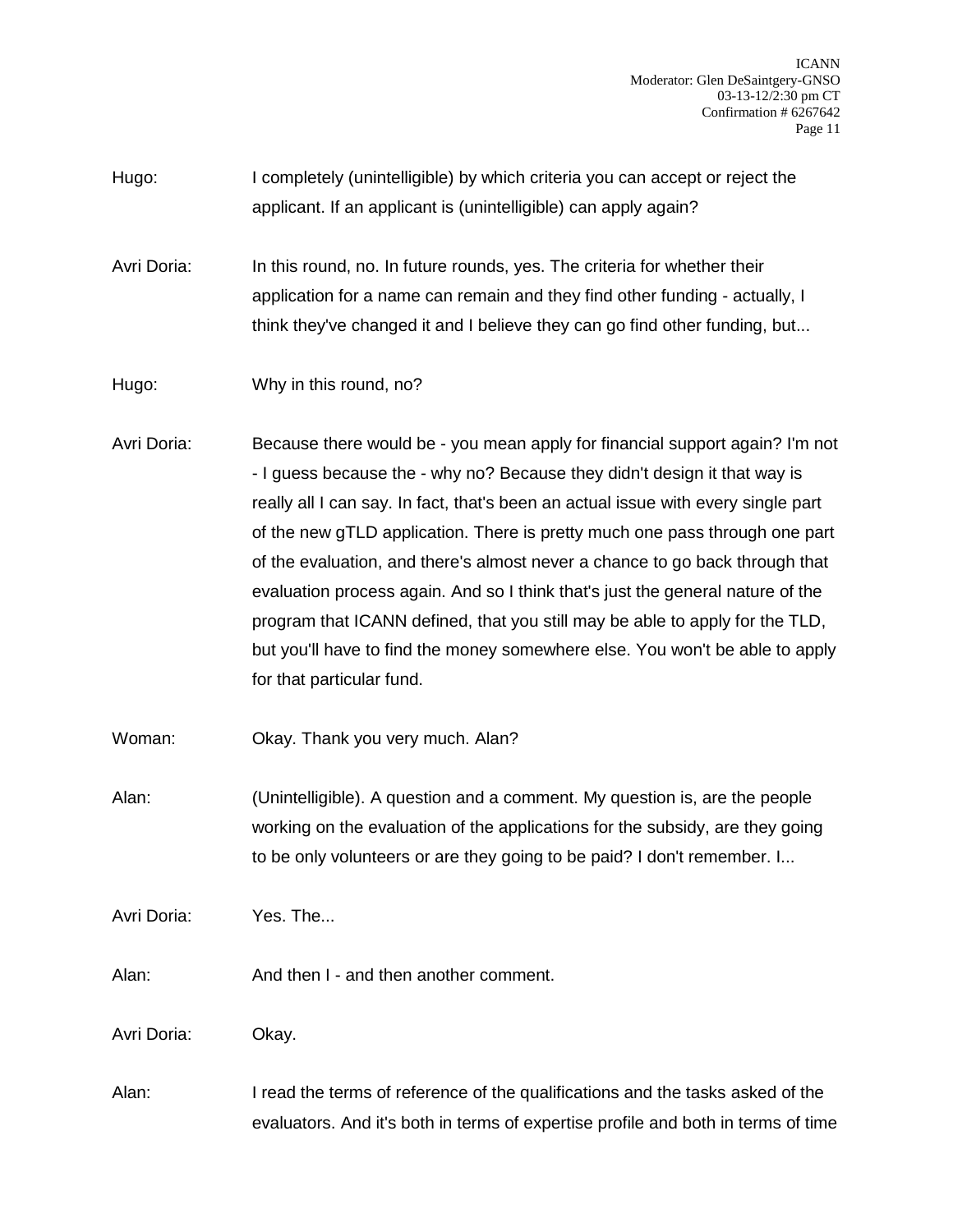commencement, it is very demanding. And I - it looks to me like it's almost it could be as much as part-time over the period under consideration.

Avri Doria: Okay. On the - no. I was going to - I should've answered the first question while I still - I got the second one in mind and the first one slipped. Okay. They are volunteers. There is the possibility of if there is particular expertise that's not needed, they will pay for outside advice from a professional in the particular area.

> There was a question of why not pay these people to do this as opposed to counting on volunteers where it's a half-time job, and I think within the ICANN context lots of people work half-time to full-time jobs for no money. And so far, only the Board has decided to reward itself with money. And that's all I can say about that one. I don't know. Beyond that, the volunteer - it's a volunteer organization. And for those that do it, it's very much an avocation, I believe, and - you know, or an insanity.

> But I think the time is correct. I think it's a relatively short amount of time in terms of, you know, several weeks and several months. It's probably somewhat similar to a NomCom type of commitment where you're on, you're on, all of a sudden these you've got an intense plateau of work, and then it goes down. It's certainly not like being a chair of a stakeholder group or of council or of an AC or a board member. It's a lower level of work - oh, but board isn't volunteering more. I forgot. But it's a lower level of work than many of those things I would predict. But who knows.

Woman: Great. Thank you. Did anyone else want to get into the queue? Yes, please. Hugo.

Man: Yes, my name is (unintelligible). I would like to find out maybe from your own understanding why is the (unintelligible) of the applicants not being made available until a given date, and the given date is not at pronounced or precise? Because for me, I will be thinking (unintelligible) of the applicants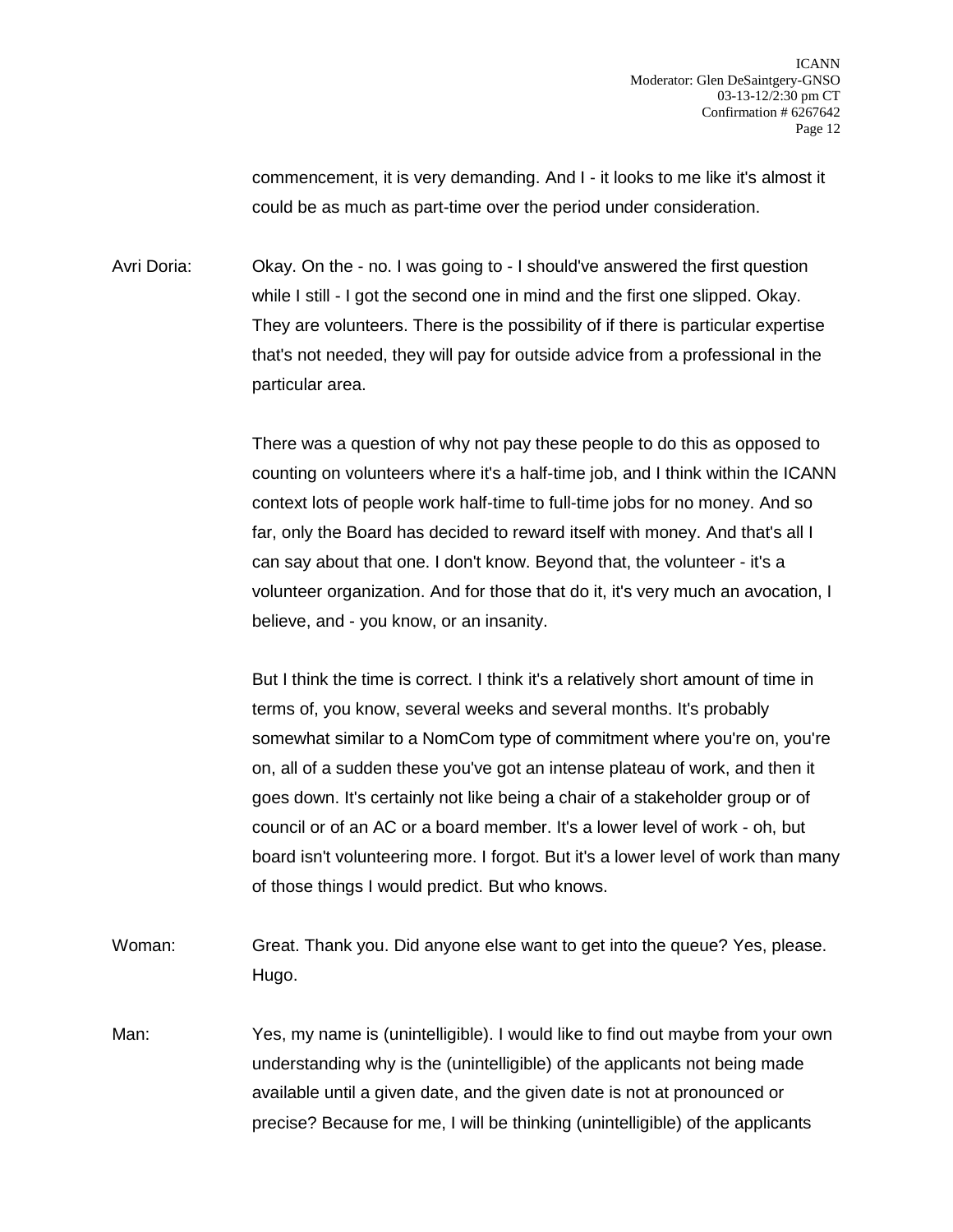may be from a particular region and that is lacking some (unintelligible) other media experience to come from that (unintelligible) application. But now everything is just (unintelligible). You don't know who's applying for what. And the application (unintelligible) wanting to look very well before investing.

Avri Doria: Okay. I think that's a more general question than just the applicant support program. I think that one probably comes down to the level of competition and gaining within this. If somebody's all that you were applying for an interesting name that they haven't thought of and they had the money to be able to beat you in any auction and that you - the expectation is in the ICANN community that would happen.

> So therefore the confidentiality of the applicants and the streams is being kept secret so that only those who genuinely come up with the idea themselves and go through the effort of applying for it are the ones. Because if I saw - if I was, you know, into exploiting and I saw that you were applying for something and I knew you had no money, boy, what a good idea for me to apply for it with all my money. So that's - I think that's the main reason for why they keep it quiet, is because they don't trust us to not unfairly compete with each other.

Woman: Thanks. Did anyone else have any questions or comments on the new gTLD applicant support issue? Okay. Thank you very much, Avri.

Avri Doria: Thank you.

- Woman: Let's go onto the next issue on our agenda which is the law enforcement negotiations with the registrars and the RAA agreement. And I'm going to ask Wendy who's been following this issue very closely if she could give us sort of an update on that and the suggestions for how to go forward. Thank you.
- Wendy Seltzer: Okay. So yes, but there are several things going on right now regarding law enforcement recommendations, Registrar Accreditation Agreement, WHOIS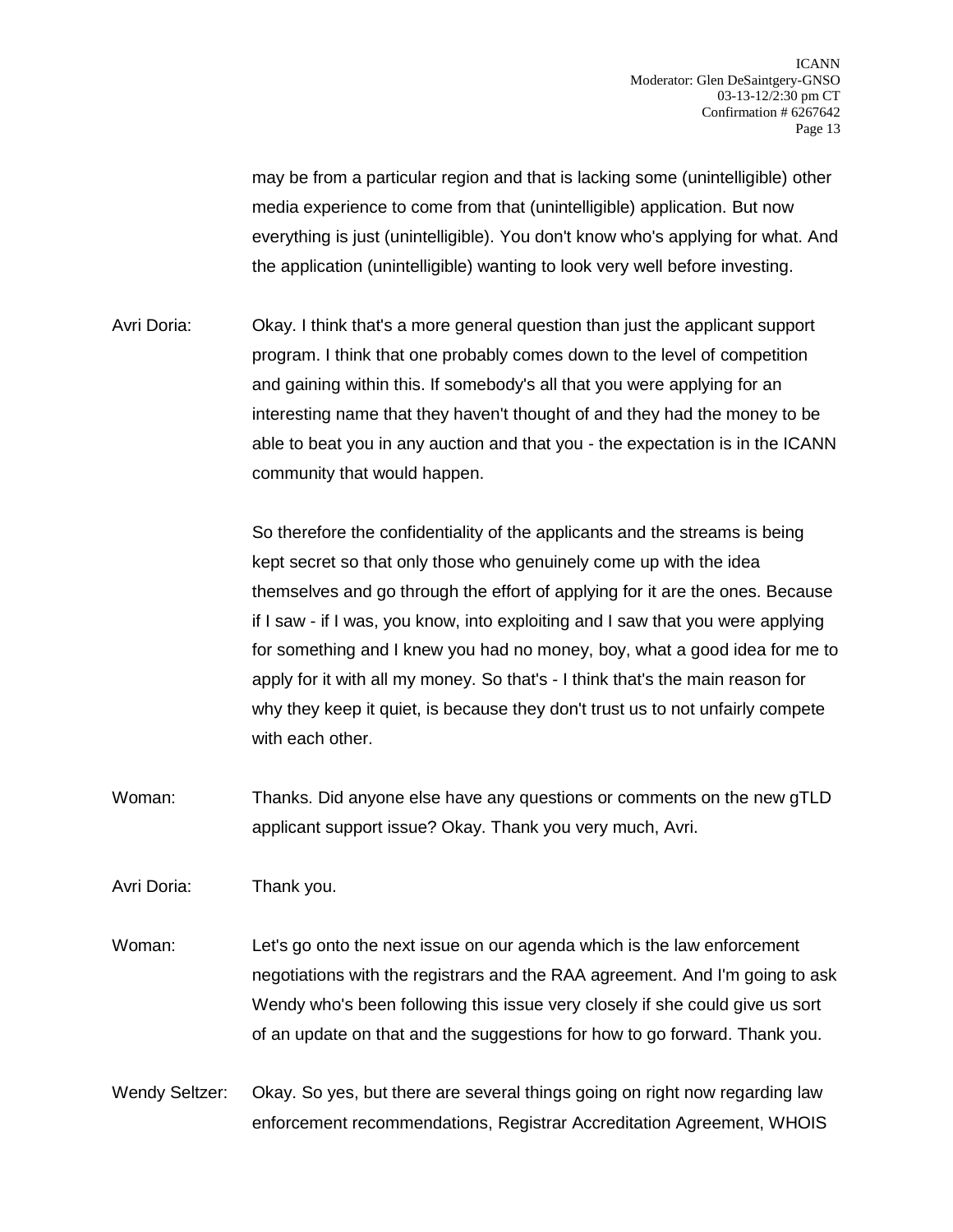review team report. So the Registrar Accreditation Agreement is being negotiated between registrars and ICANN with updates posted to a wiki. We can comment on that wiki, although it's not clear where those comments go or who is or if anyone is ever looking at them.

So - but as we've been pointing out, the negotiated RAA will have to come back to council for ratification. And council may or may not like what it sees if there's not better participation and transparency in the current negotiation process.

So substantively, we've been concerned about some of the requirements or potential requirements for WHOIS validation and the costs and burdens that those could impose on legitimate registrants, particularly on individuals on not-for-profit associations, on the registrants from developing countries -- all sorts, all places where the standard validation things for - that exist for credit card purchases and mail-back might not work well in this context.

We also have the problem of the - what if the legitimate registrants are blocked. The other big piece of that negotiation is what's going to be required - or as I see it, what's going to be required of privacy and proxy registration systems. ICANN tried - at the request of law enforcement is trying to require some certification or accreditation of providers of privacy and proxy services, trying to make its contractual tentacles reach further so that people can't use unaccredited or independent services to mask their information. And those are of great concern to those of us in protecting the privacy of individuals and organizations.

I had a productive meeting with the registrars constituency. They invited us in to talk. And they're interested in working with us and suggested that another place to focus -- yes, adding even more to our discussions -- would be, quote, best practices for disclosure, that they see a trend going towards requirements on privacy and proxy services that they disclose or review the registrants name when somebody comes in accusing them of wrongdoing.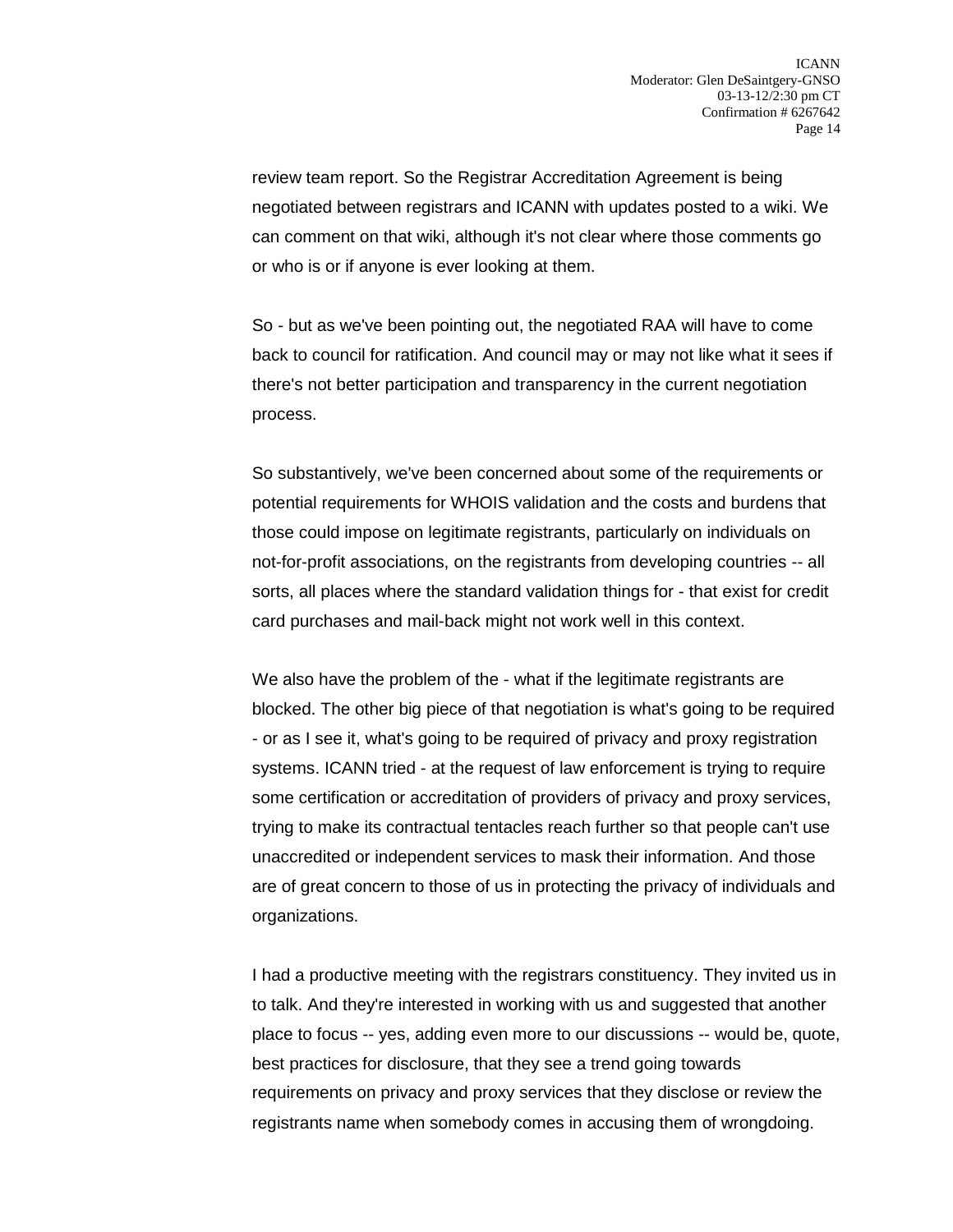So we might be able to help by set - helping with standards for when can a privacy or proxy service legitimately refused that request, what should they require before acceding to that request, how can they distinguish between legitimate law enforcement requests to help track down a criminal or spammer or an Internet miscreant versus an illegitimate request meant to silence speakers or squelch unpopular speech or uncover a dissident and go after them using non-Internet channels.

So I think that there are places for us to work with the registrars. And Joy, I'll note to you particularly they were very interested in the human rights framework as a way to help them and ICANN evaluate what they're being asked to agree to in this Registrar Accreditation Agreement.

- Woman: Terrific. Thank you very much, Wendy. Let me open up the queue on this issue now. So if there's anyone who's got any questions or any comments on the issue of the law enforcement negotiations with the registrars, please raise your hand, let me know, get in the queue. Joy, please.
- Joy Liddicoat: Thanks. And thanks, Wendy, for your excellent work on this topic. The only sort of comment I would make in relation to law enforcement is that I noticed in relation, for example, to the WHOIS a report that there seems to be this reference frequently to national legislation and compliance with a national legislation by the respective law enforcement agencies. And I mean it's quite clear that, for example, under international human rights standards such national laws have to only limits, for example, freedom of expression in very prescribed circumstances.

And so I have (unintelligible) reference to sort of un-compliance with national laws may be slightly problematic from the point of view of rights-compliant activities and rights-compliant law enforcement requests. And I'm not sure quite how that's resolved, but I just want to note that it's not necessarily an end of the situation in terms of that reference.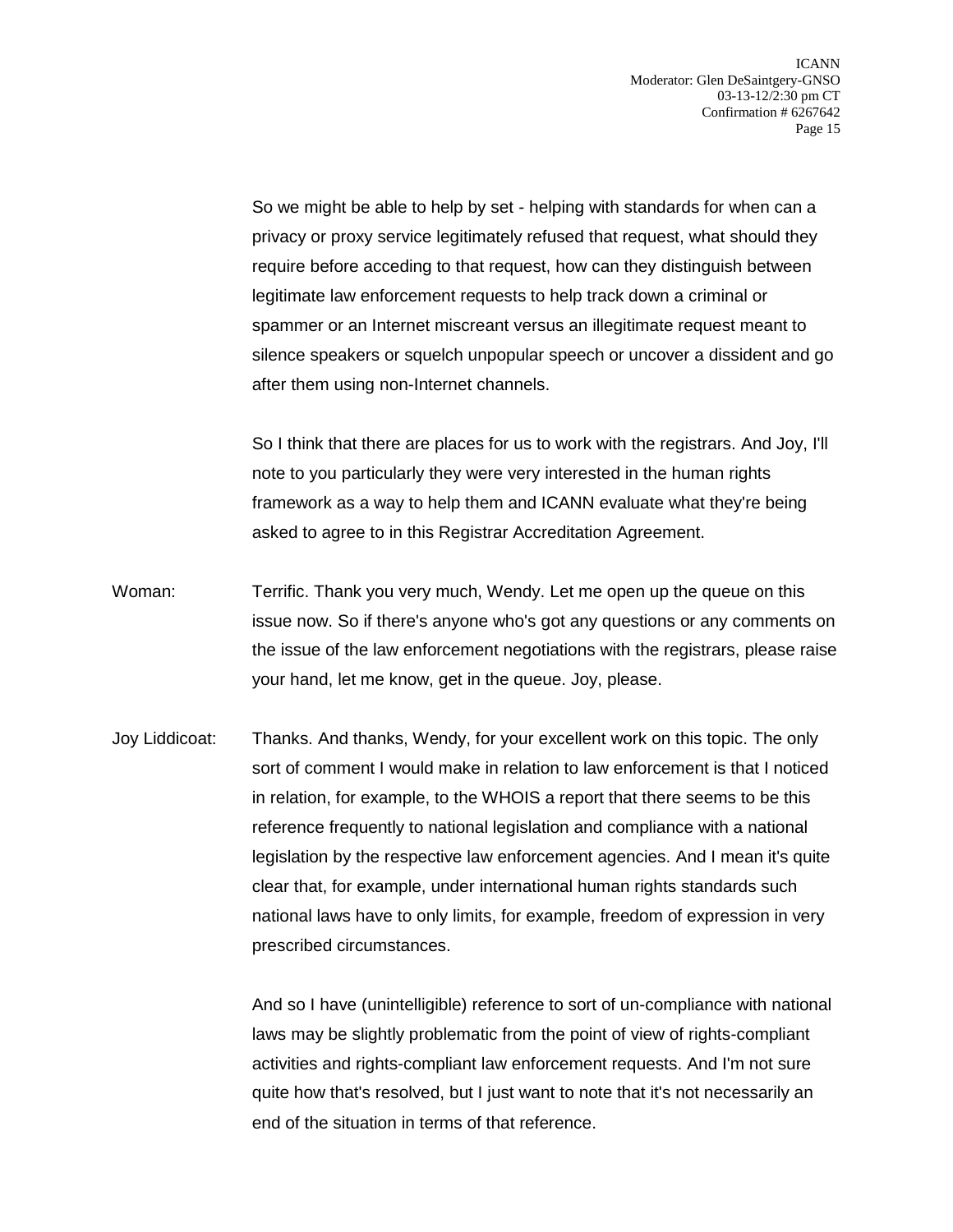ICANN Moderator: Glen DeSaintgery-GNSO 03-13-12/2:30 pm CT Confirmation # 6267642 Page 16

- Wendy Seltzer: Thanks, Joy. And I think that's there that is a concern. And in thinking about what we might offer in helping develop best practices, it might be going into more specifics of what does compliance with national law look like and how can we use the provisions in national law to protect people engaged in speech and where does even the national law have exceptions for - to disclose your obligations when necessary to protect speech.
- Joy Liddicoat: Thanks. Yes, and it might also be requiring some sort of verification from law enforcement agencies that they are, in fact, meeting their human rights obligations. So I mean that's putting the onus on them to certify that rather than putting the onus registrars or others to do so.
- Woman: Thank you very much, Joy. Anybody else want to get on the in the queue on this issue? Okay. So we can move on to the next substantive issue on the agenda which is the WHOIS privacy concerns. And once again, I want to ask Wendy if she could - as someone who's been following this issue very closely for, what, nearly a decade now, if you could give us an update on this please?
- Wendy Seltzer: Thanks. And apologies to those who heard the updates about on it this morning or heard me at one of the public forum microphones or the Council microphone talking about WHOIS. I continue to be concerned that WHOIS is the wrong box for our privacy concerns and our law enforcement interests. But because it's the tool we have, that's where everybody engages in lots of fighting.

There - and right now, there - we have both the WHOIS task force - WHOIS a review team task force report on which we're grasping some bullet points as we speak in response and work that's coming out of the PDP before Council on some of the RAA work. There is a thick WHOIS motion before Council.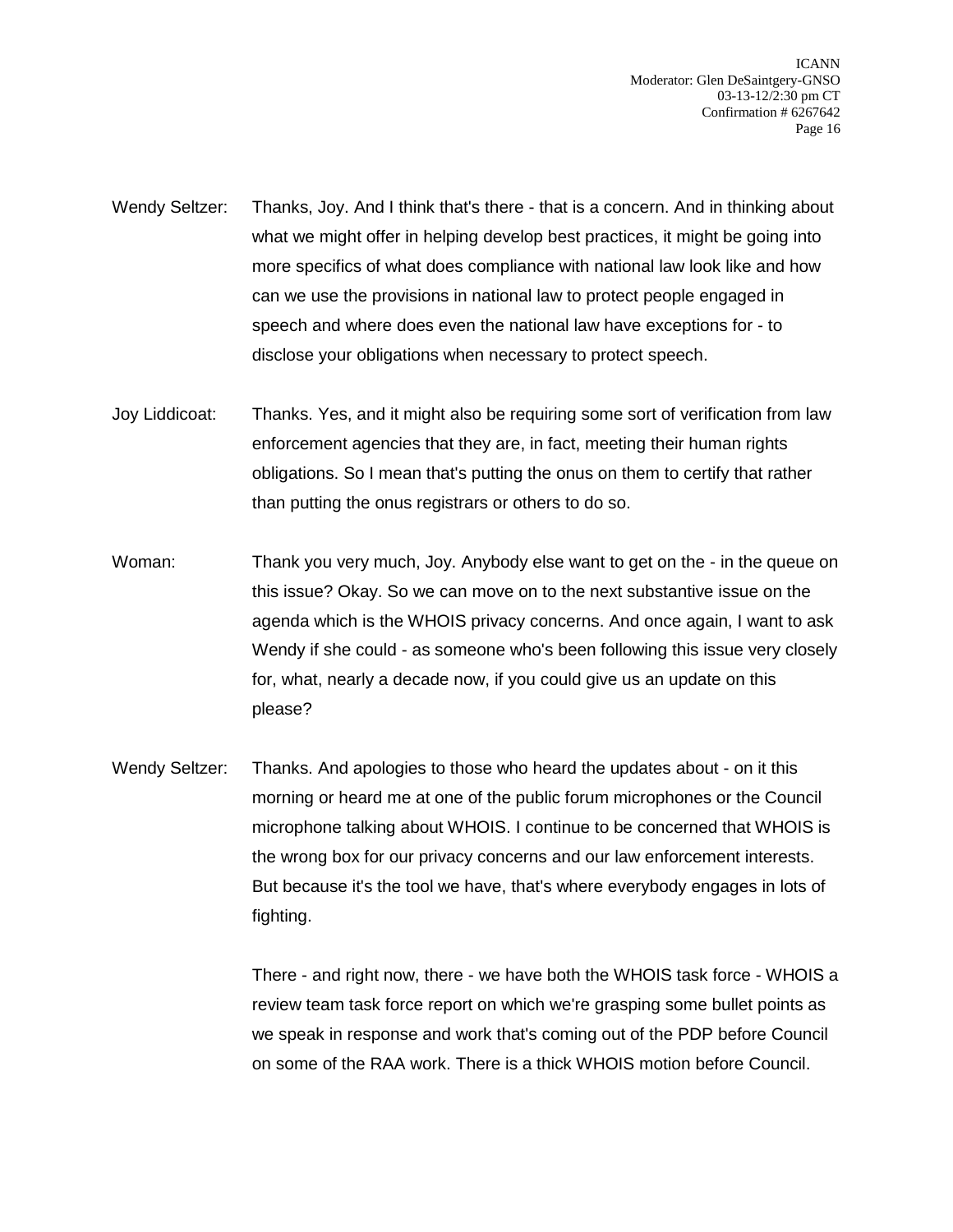Briefly, we have been advocates for a long time that domain registrants, both individuals and organizations, are entitled to protect their legitimate privacy interests even when registering domain names and that the public display and disclosure obligations have to be balanced against that. We're seeing real pressure from law enforcement to make the WHOIS database more accurate and a better contact and tracking, and as Nelson calls it, surveillance point. And we need I think to come up with better ways to protect privacy there.

Now some of that may be helping to distinguish between the private and the public and, you know, get better, more accurate data if you don't insist that registrants publish at all. And if we can help to set up a real legitimate criteria for legitimate law enforcement access and that which is difficult because how do we identify the legitimate law enforcements, and how do we identify the legitimate access requests, and how do we do all of that without making it tremendously expensive and inconvenience for parties on any side of the debate.

But we're - my feeling is that we're going to be facing more and more demands that we do something about WHOIS, and that something is make it more accurate and more revealing about domain registrants. So we need some good privacy advocacy in response and need to engage the - I suggest that we work to engage the law enforcement in what their real concerns are and how we can help them address those without violating everyone's privacy all the time.

- Woman: Great. Thank you very much for that, Wendy. Anyone want to get in the queue on the WHOIS issue? Yes please (James).
- (James): Thank you Wendy, my good friend (Ray) on the WHOIS on the reading I've done so far, I was wondering is there any way of validating information on WHOIS, because at times (unintelligible) (pulling up) on some (unintelligible) (the men) or something (unintelligible) propose it and I want to really track it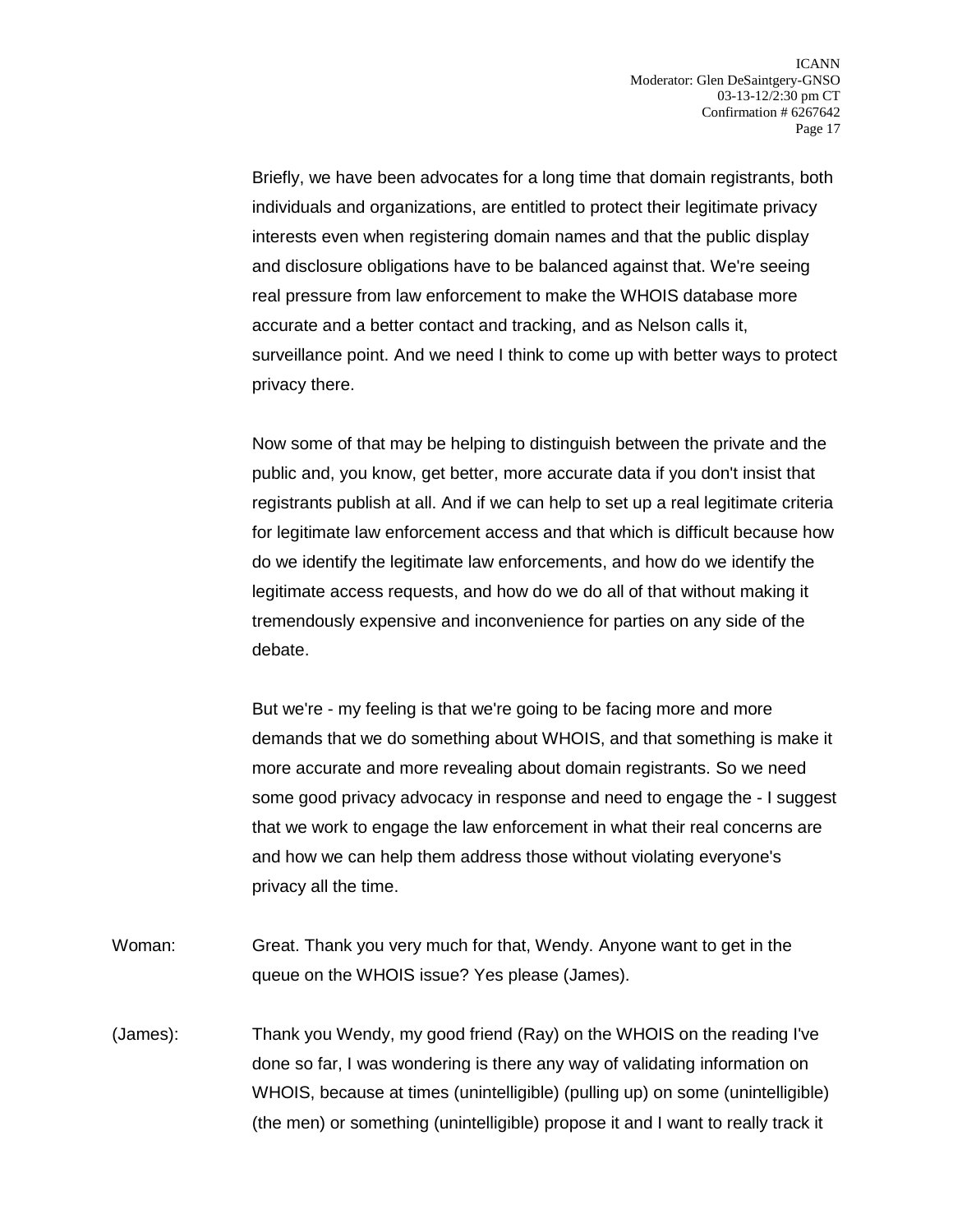down, it's (called that) most of the content there the (unintelligible) it doesn't have (fields) (unintelligible) you know a true (functions of) each contacts really. Is there any way or is there any plan to check some of this context?

(Wendy Seltzer): So you're raising the concern that WHOIS doesn't give good ways of contacting people, yes. Yes, so that is part of the - what's being studied in regards to validation of WHOIS data and it's also one of the concerns that the WHOIS Review Team report identified that could be separated from the pure accuracy of the data. If we focus on contact ability, perhaps we have a narrower more useful focus than on accuracy.

> So that suggests turning some attention to what do we need to get to get out of the WHOIS database, including contact rather than accuracy.

- Robin Gross: Great, thank you very much. Milton, I wanted to ask you if you could briefly go over the point you made yesterday at the microphone on WHOIS - I just think it's so relevant to this discussion and if we could, you know, focus on that for a minute I'd appreciate it.
- Milton Mueller: Okay well there's always been kind of a false assumption that WHOIS is something that sort of normal consumers use to increase their trust in the Internet or to check up on the origin of Web sites, but the review team basically found that the ordinary Internet user doesn't really know what WHOIS is and rarely uses it. And this makes it clear that WHOIS is basically a mechanism for much more professional actors who are basically engaged in surveillance of Internet users.

That they're basically anybody from SPAM fighters to law enforcement agencies to trademark lawyers. They're all basically looking at WHOIS as a source of raw data for surveillance of Internet activity. And that's an important perspective to keep in mind because, you know, this linkage between consumer trust of the Internet and WHOIS data is really a very weak - much weaker connection than we thought it was.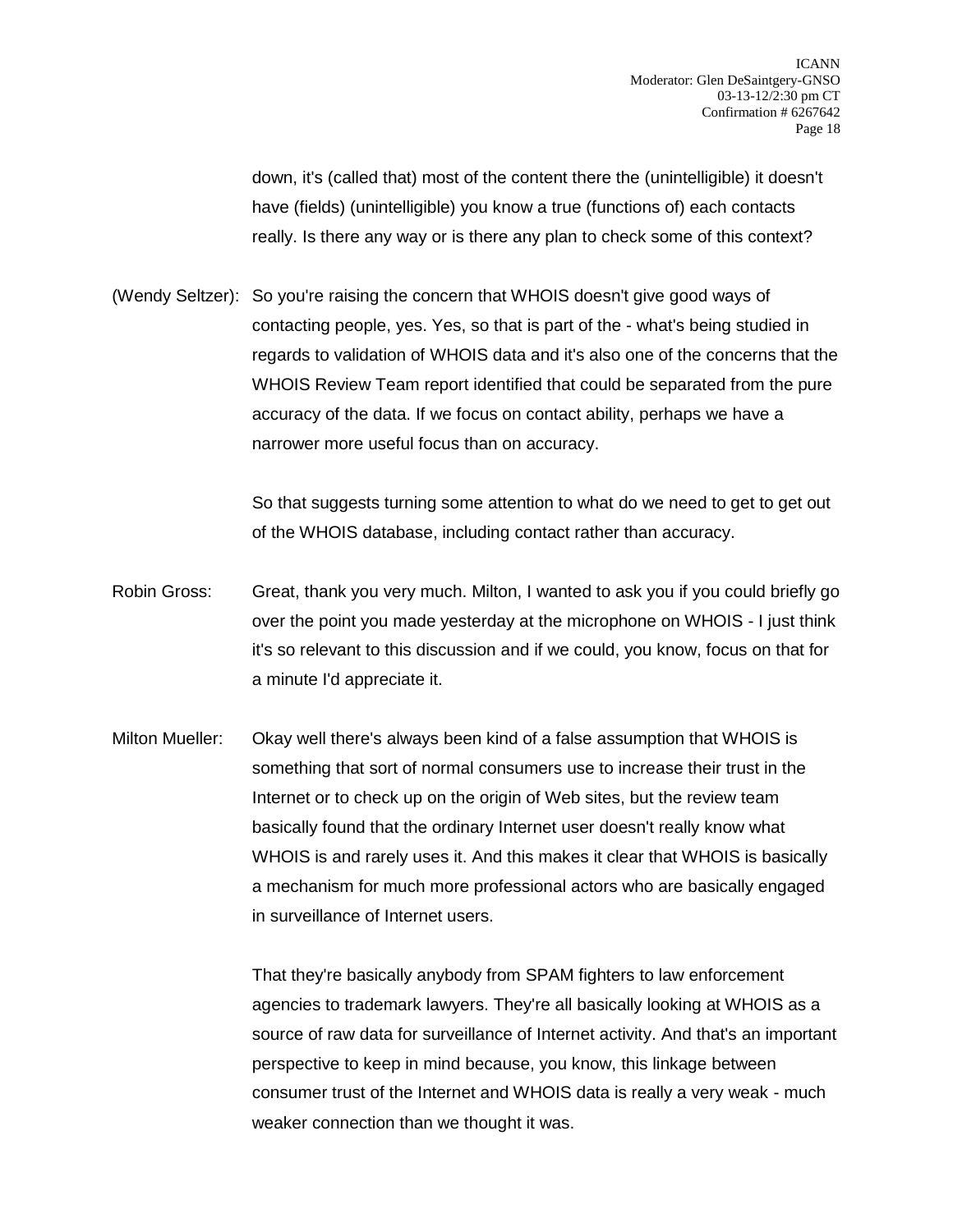And many a things, you know, that you might want to do to increase trust on the Internet might have to do with - rather put more emphasis on things like consumer protection and enforcement on certain services at the national level rather than, you know, going to all these lengths to make WHOIS data, you know, impose burdens on end users and registrars in order to make the data slightly more accurate. There's also the question whether ICANN should invest a lot of money in trying to make an integrated who is service available through its own Web site that is available in all languages.

If this is something that's used by specialized services, number one, they should probably be paying a lot of the costs of that and number two, it's likely that ICANN might be putting a lot of money into something that very few people would actually use. And so, you know, they're also talking about a massive education program to try to get consumers. So instead of drawing the obvious conclusion that consumers are not using WHOIS and maybe their assumptions about it are wrong, there saying, well now we have to spend a lot of money to educate people to use it the way we falsely assume that they should be using it in the first place. So it's kind of just something we need to be aware about.

Robin Gross: Thank you very much Milton. On this WHOIS issue, anyone else want to get in the queue, have something they want to add on this? Okay let's move on to the next issue on the agenda which is (so far) (picked an active) domain name, takedowns and general DNS filtering issues and whether or not or to what extent ICANN ought to put its toe in the water and weigh in on this so it would be a forum on which these issues are more thoroughly discussed and debated.

> So one of the sessions that is organized by the ICANN staff at just about every ICANN meeting is the session on DNS abuse issues and there's a lot of - the staff organizes these sessions, they don't consult us in what the topics of these discussions should be or who the speaker should be but - so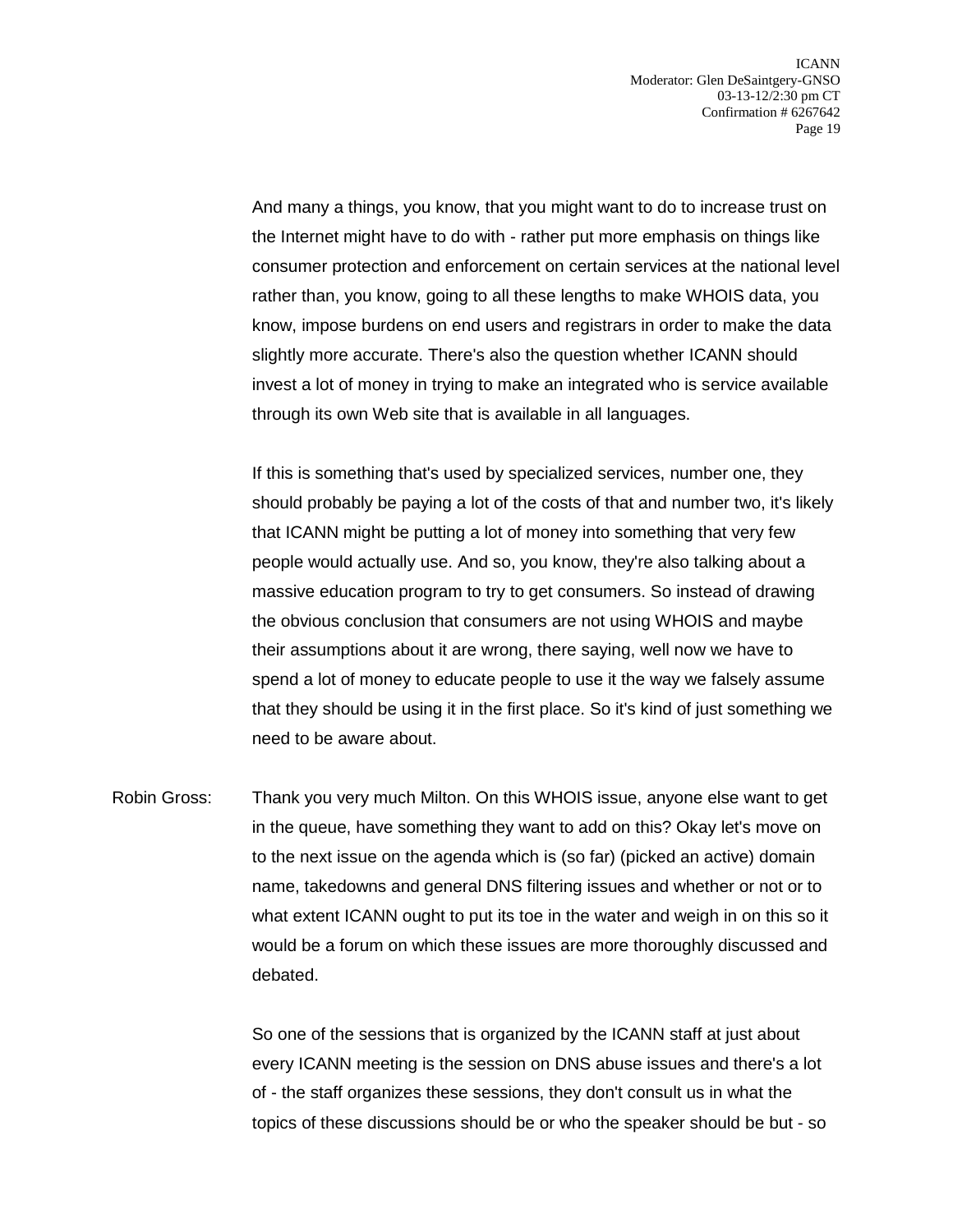what they do is they bring in this parade of law enforcement officials one after another to give a parade of horribles about why we need to clamp down on domain name system because of abuse of the Internet. And so there's been some - so at the ICANN meetings to sort of ask ICANN to get involved and to weigh in and do to something about this

And then there have been actual proposals in the real world if you will national legislation, international treaties that are designed precisely to deal with this issue DNS - or arguably intended to deal with DNS abuse issues. And for example ACSO, PIPA, SOPA these are two pieces of US legislation but there are other countries have similar legislation in their countries that all try to sort of manage the way the DNS is architected in order to ensure there could be no trademark infringement on the Internet.

So while this - the problem if you will is something that ICANN often discusses and tries to get engaged in, we'd like to see some discussion - or would we like to see some discussion on some of the solutions that have been proposed in international treaties or national laws or other places that will have an impact on this issue. And also will have an impact on ICANN's ability to manage the security and stability of the DNS.

So there were a lot of - enormous number of papers and statements that were sent forth by Internet engineers for example, (Dave Crocker) and (Paul Vicksy) and just an enormous number of people who are engaged at ICANN, people who design the Internet about the problems with some of these proposals and how they would essentially break the Internet and the DNS system.

So it seems to me that there is some argument for why ICANN should care, why participants at ICANN who are interested in meeting the security and stability of the Internet might want to use this as a forum to discuss these measures and possible ways to help shape them in a way that could respect the rights of all parties. So I just kind of want to open this up and see - get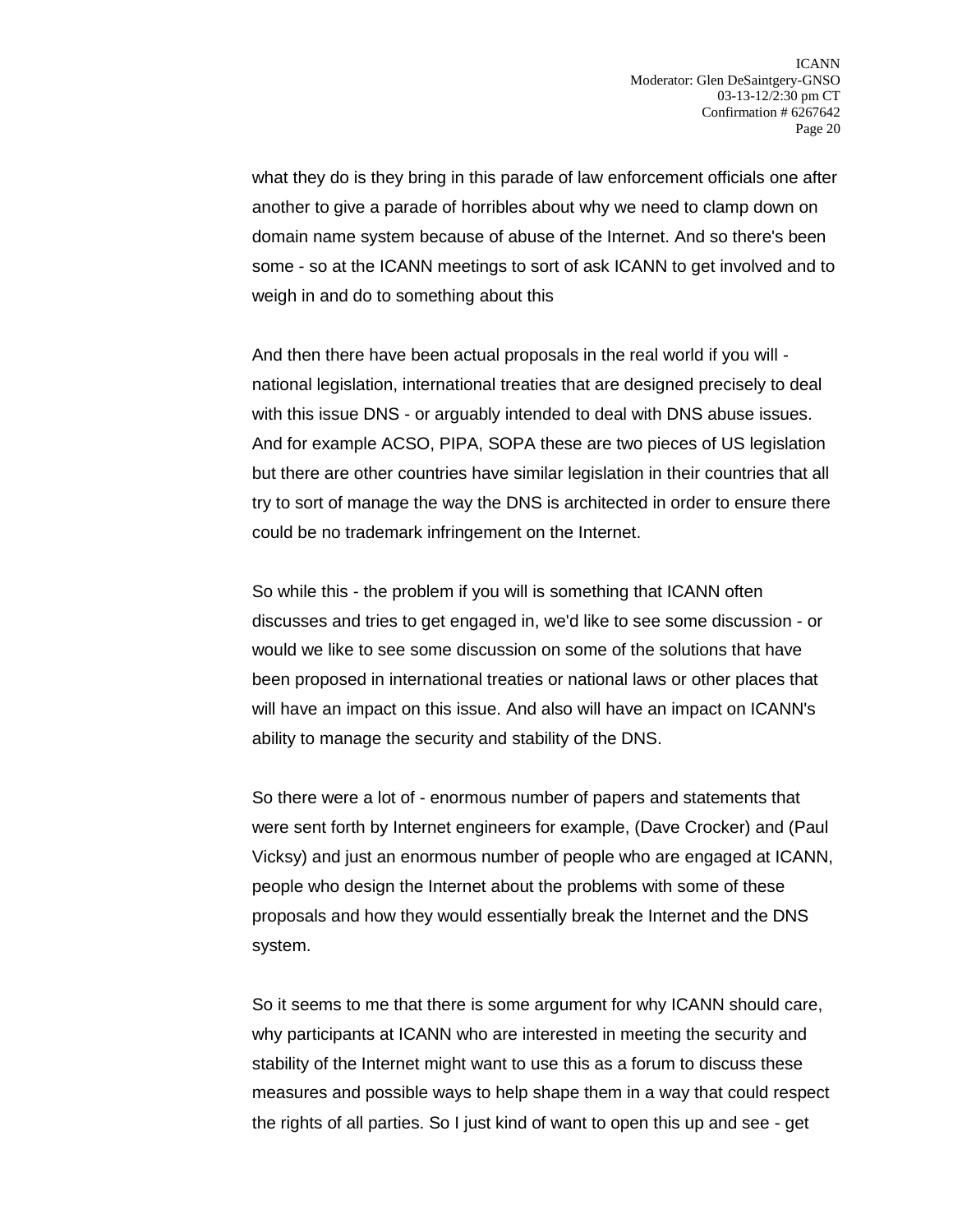some views from the floor on whether or not or to what extent or in which direction they would like to see these kinds of discussions flow. Would anyone like to get in the queue on this? Yes (Carlos).

(Carlos): Hi Robin, just to give the information and maybe to give an example on how big a society and non-commercial issues can be affected by initiatives like this. Last week in Brazil we had a bill of law that was presented to our Congress that is somewhat translation of the SOPA deal of law in the US. And it was really interesting because - and folks here from the (CGIBR) can correct me, but this bill of law created given to - gave to Internet Steering Committee the confidence that - the possibility to label a Web site in Brazil as an infringing Web site.

> And as soon as the Web site received this banner - this classification as an infringing Web site, it could be applied to all kinds of sanctions that's pretty much well known in SOPA and PIPA, including the blockage of research engines and methods of payment and stuff. So one idea here and then to bring back our very common issues of human rights in ICANN is maybe to use SOPA and PIPA as an example on how this issues goes much broader than simple back hold the ICANN universe and see how registries from the ccTLDs and suffering from this idea that you can cease domain names and that you can have certain authority in a specific country acting as a way to labeling Web sites as infringing ones.

Certainly this is an example of how human rights - we know that we practice this (button and locks) on human rights and ICANN, but certainly this is a good example. And we could use the network of NCUC to get examples from the ccTLDs from the countries in which civil society faces challenges such as this one that's just an example to give on this topic.

Robin Gross: Thank you very much for that (Carlos). Constantinos and then Evan.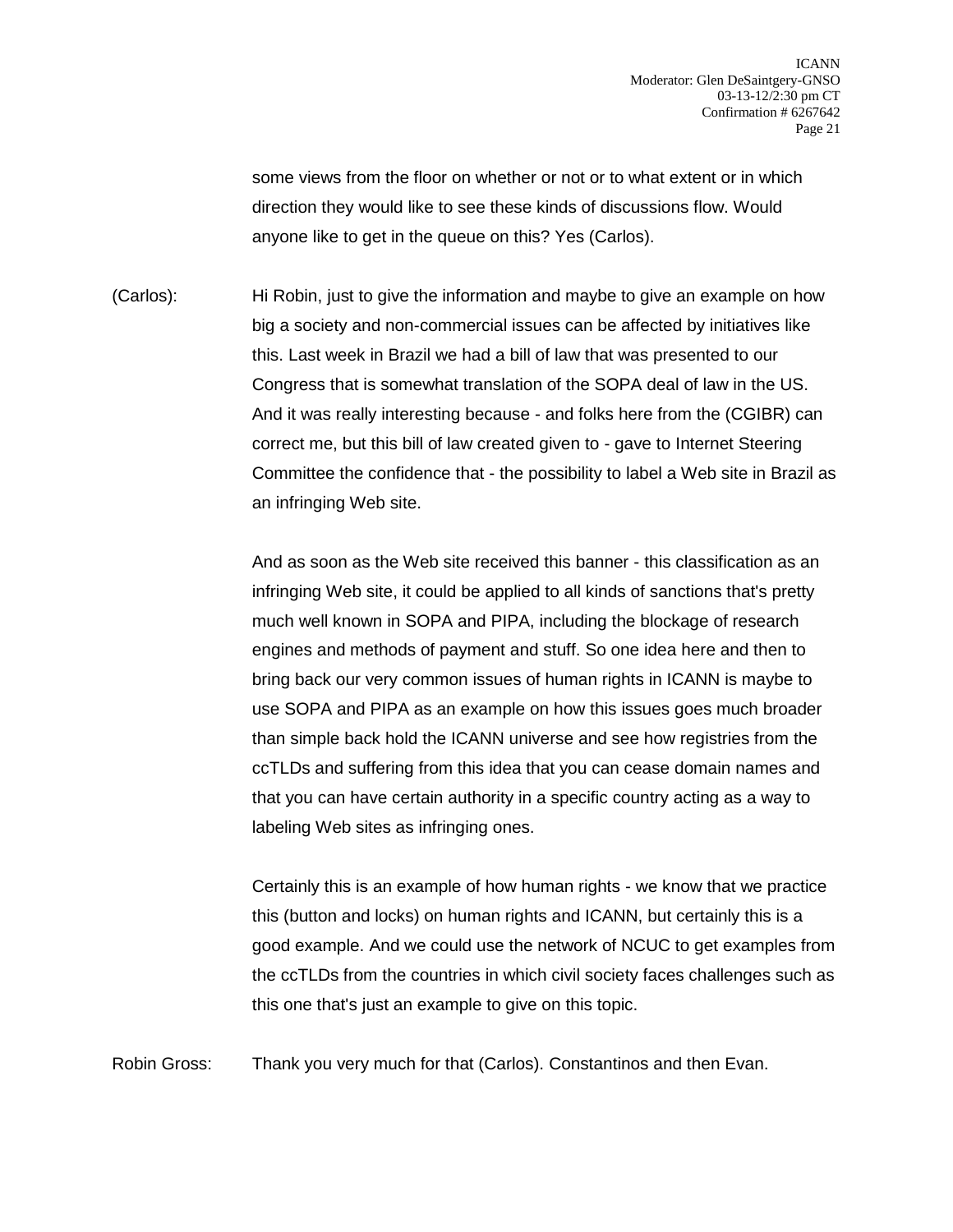Constantinos Roussos: Thank you very much Robin this is Constantinos (coming in please), I think we need to make a distinction here I mean basically we need to identify the various issues with this specific legislation. On the one hand you have the technical issues and how those takedowns affect the DNS and I think that's what ICANN is coming in as the administrator of the dominion, so it's coming in ensuring that the domain name assistant runs smoothly. ICANN should actually engage in that debate and provide possibly start analyzing and researching the impact of these domain takedowns might have eventually on the technical stability of the Internet and the domain name system.

> And of course I am not attacking myself, but all the paper seems to go towards the same direction that there is going to be a severe impact from DNS sake and how domain name gets the result etc., etc., this is the best issue. I think that's where ICANN needs, you know, that's the involvement of ICANN as far as I'm concerned. The second issue is the way it relates to the role of the law enforcement agencies that we saw over the past few years within ICANN.

> I mean it was very interesting, there was a domain name takedown in the UK concerning an R&B Web site that provided some talent, but at the same time rather had blogs and actually it was proven that most of the songs that were provided through the Web site were actually given by the artist themselves, you know to promote themselves. Having said that, the domain name was taken down but what is very interesting about this process was the message that was displayed on that Web site by SOPA saying that even if you had visited the Web site you are liable for 30 years of imprisonment plus an unidentifiable fine.

> And it was an intimidation basically that is for me extremely dangerous, you know, it is one thing to say that this domain name has been taken down because it promotes copyright and trademark infringement and the promotion of (unintelligible) but at the same time actually intimidating users into thinking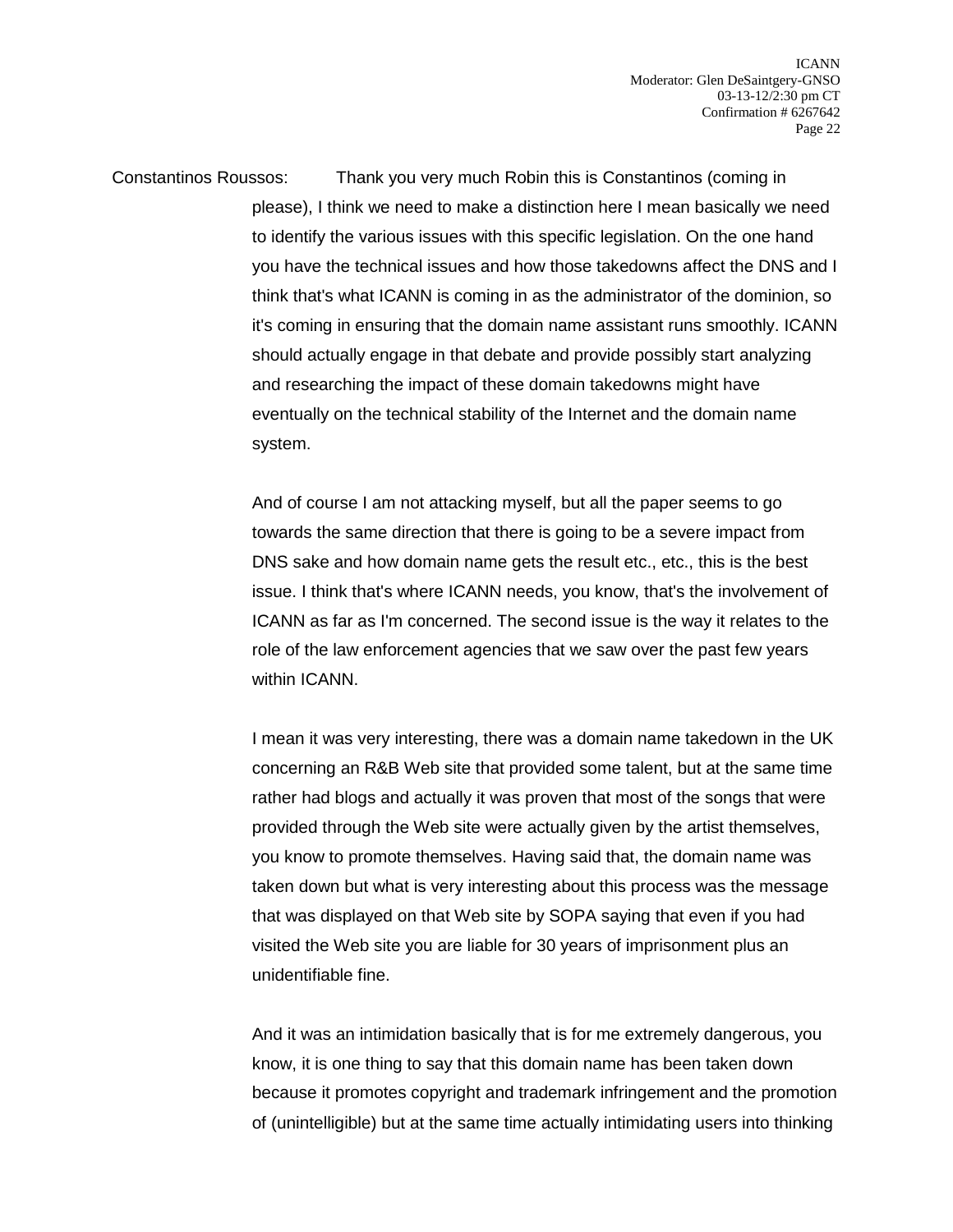that even visiting this Web site makes them liable for me create a problem that - and that problem is that it gives law enforcement agencies are becoming legislators or becoming enforcers, you know, the separation of powers does not even exist any longer.

They're becoming the adjudicators and they're telling, this is what's going to happen to you and you might as well pay attention, because if you don't pay attention then we literally come and, you know, knock on your door and take you down and most probably arrest you. And the message communicated to the user should not be that, the message communicated to the user needs to be the copyright infringement is not a legal act, they need to exactly understand what copyright is all about.

So for me there's no (true) issues and I think that, you know, especially civil society has a huge role to play because as (Carlos) mentioned, there are huge human rights implications, needless to say that from detective messages like that are completely and utterly against basically legal standards and norms, thanks.

- Robin Gross: Thank you Constantinos, I wanted to ask Evan who's the liaison from At-Large with the NCSG - if you could give us a quick comment on this. I know that you've personally been working on these issues and it is something that At-Large is concerned about. So if you could just quickly give us how - what At-Large's position is and suggestions moving forward on this.
- Evan Leibovitch: This is Evan, I can talk personally and I can also talk sort of from ALAC, what's happening is weak on the subject is very little, it's only because ICANN seems resistant at most attempts to try and have a dialog about that topic here this week. So with or without the rest of the mechanism At-Large is probably going to have a dialog - going to have to continue a dialog and our issue is simply getting this on ICANN's radar at all.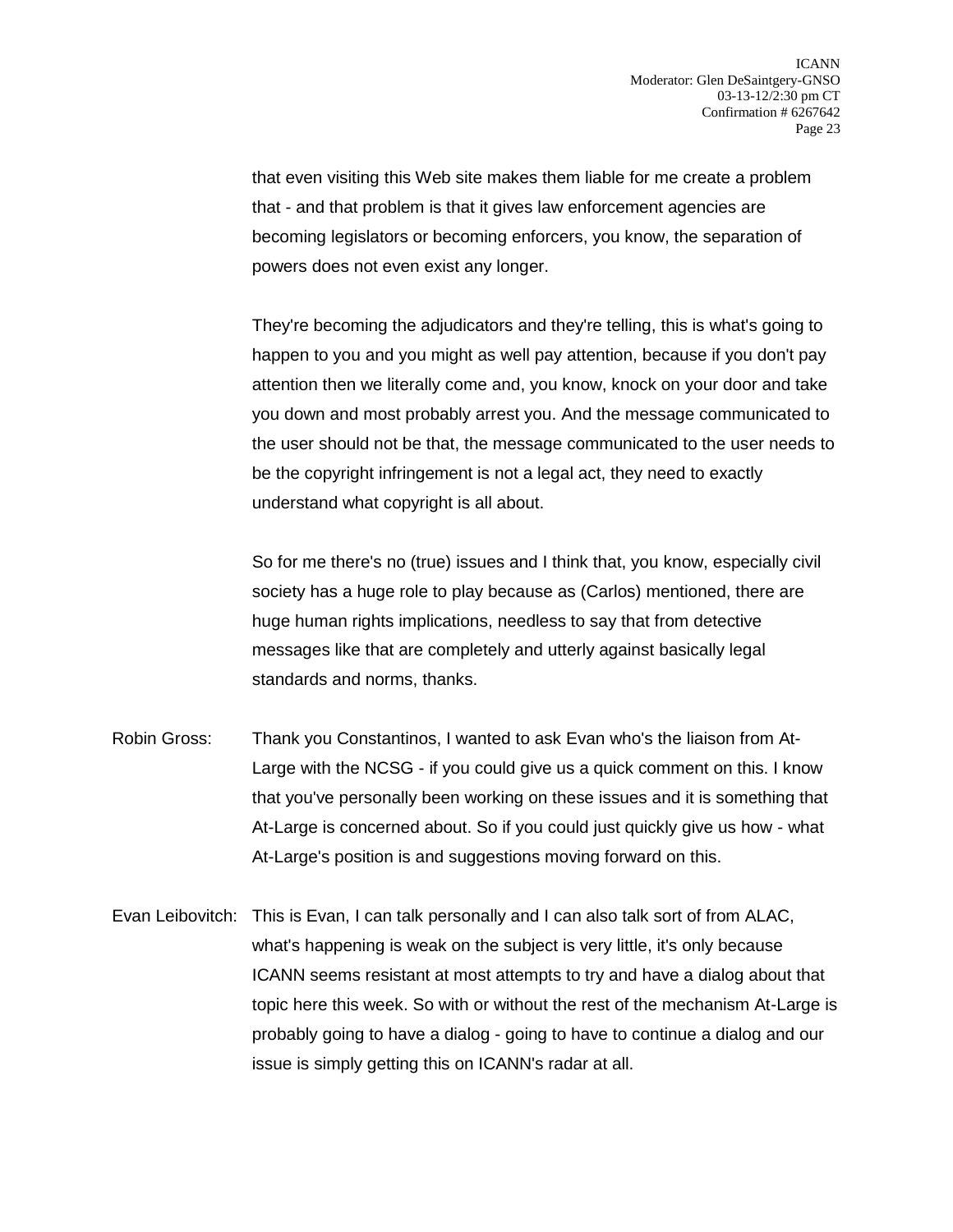There's lots of corners here that seem to be denying it as even an issue that ICANN has to deal with. Again, you know more about the internals of the GNSO than I do, but it seems like the GNSO is resisting a SOI dealing with this issue. And so At-Large is going to be tackling it on its own between now and Prague, but I don't think anything specific is going to come of it this week, if only because the debate hasn't filtered down to the regions and to the ALS's.

And so we've go this, you know, depending on what - how you want to call it, either very inclusive or very unyielding or both, but it's something that we want to try and do in order to get - there's going to be a lot of diversity on the issue, simply because of how widespread things are through At-Large. But there are a lot of people, myself included who see this as something that is dangerous to ICANN, that it can choose to close its eyes on but sooner or later, the parties that are ignoring it are going to get hit by it.

At the very least, one of the things we're looking at doing is making sure that registrants and end users are informed so that if they go to a TLD, at least from the end user point-of-view, they don't know if a TLD is a generic or a country code or this or that. When something goes wrong, something goes wrong and they don't know how to deal with it. They may filter something up to ICANN and then the response is, well that's a country code thing, okay we're done with it. And to the end user, they don't know the difference, they're just saying, I can't get there from here.

And anyway it's a larger issue, but this is definitely part of it. There's a lot of confusion, there's a lot of obfuscation going on when it comes to somebody trying to figure out why isn't this working the way I expect? And so that's sort of the approach that we're trying to take at least from our end.

Robin Gross: Thank you very much Evan, I really appreciate that. I've got Mary in the queue and anyone else? Maria, okay - Mary.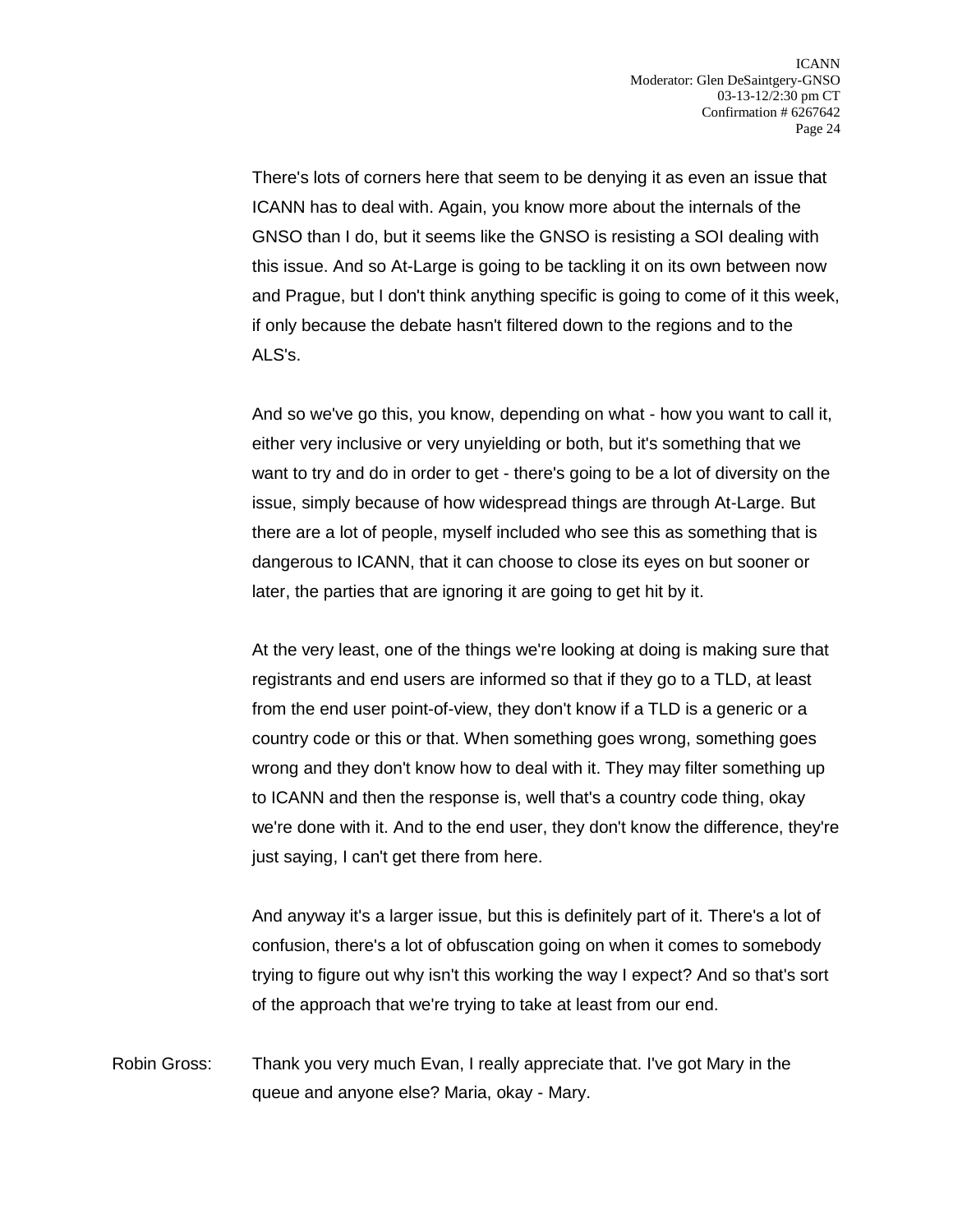- Mary Wong: Thanks Robin, this is Mary Wong and Evan I'm really glad, I think we all are that ALAC is, you know, spearheading something on this. I just wanted to clarify something about them - the GNSO that after the restructuring the GNSO Council can't just act on its own accord or form of group or something, it really is up to stakeholder groups or, you know, someone to bring it up to the Council. If there is going to be any sort of formal action, there's nothing to prevent individual groups, constituencies or stakeholder groups from collaborating and working on a recommendation. But any informal action has to be brought up to the Council, assuming that is what the community wants.
- Evan Leibovitch: Yes and that at least for me looking from the outside in it's sort of, well if it's not a PDP, how do you put it through? And I don't know how much of a mechanism there is for non-PDP type initiatives going through, even if it's just information.
- Robin Gross: All right, Maria.
- Maria Farrell: Thank hi sorry, Maria Farrell, I missed the beginning of the session and one thing just Constantinos was talking about that particularly egregious UK example where the Jewish and Organized Crime Agency read a dreadful message which had been crafted by industry and captured people's IP numbers and displayed them to them to intimidate them and say yes we have your IP number and you could be arrested for visiting this Web site.

It was very re-appalling, it opened (wide groups) which I'm involved on their board has written to SOPA to, you know, remind them that actually they're a law enforcement, not industry enforcement, etc. So, you know, we've done a bit of education on it and it's not being completely useless event. But I just want to say I mean I'm really badly sympathetic to the idea of pursuing this agenda within ICANN and - but also where email just the other day, you know, how I don't even quite know how to conceive of what are their hooks that we have generally on and, you know, where is our (unintelligible) and what can we hope to achieve here?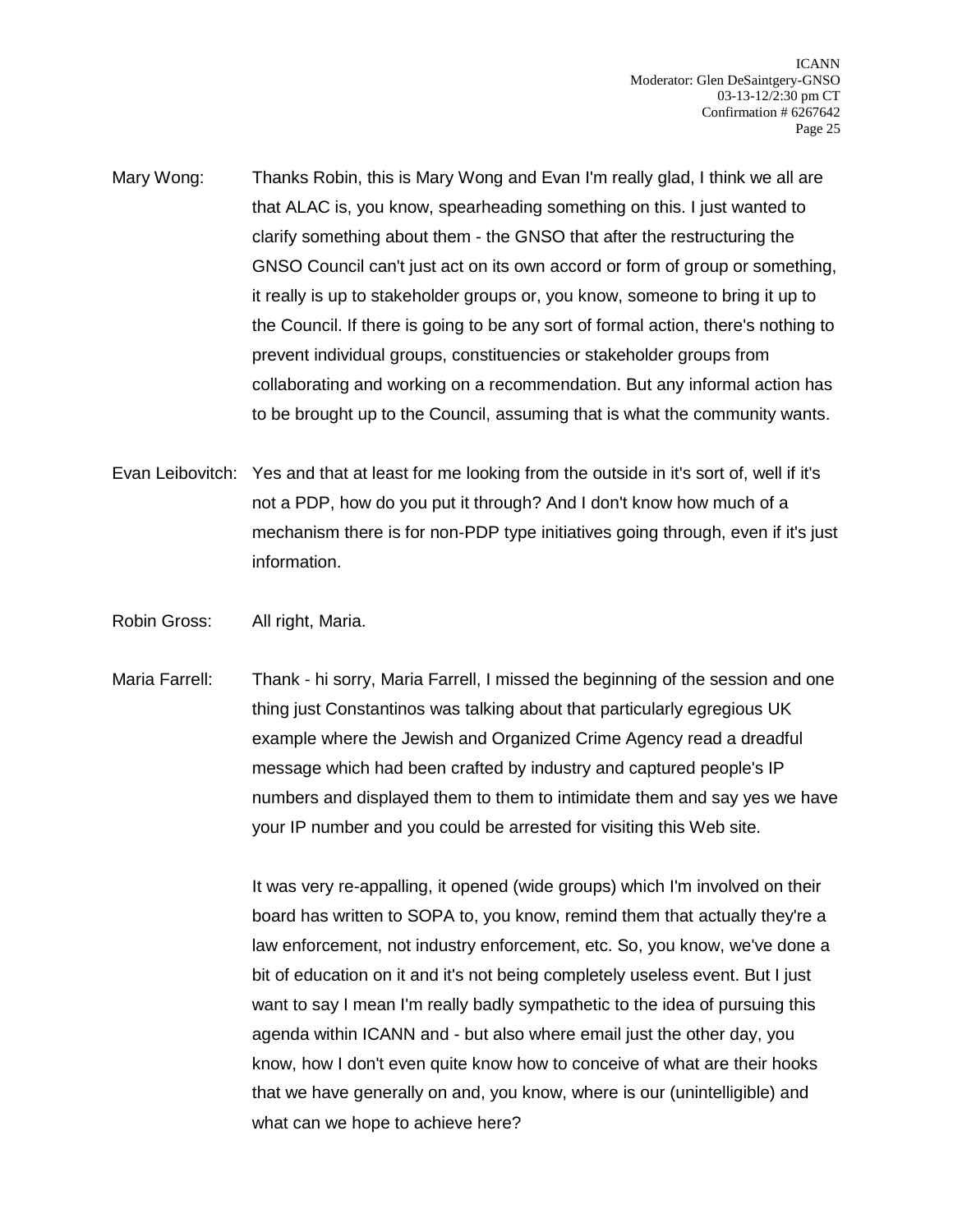And so an it just - I'm sorry (unintelligible).com is a main issue and taking down names and changing the roots on and I realized, you know, I kind of think I'm quite knowledgeable about these things, but I actually didn't have a really clear understanding. You know, I felt quite stupid afterwards to be honest. However, and I think this is an opportunity for us to pursue a positive agenda and not always be reacting to, you know, defensively to things like the Olympics Committee.

And - but I'm not sure exactly what hooks up so I would love if there is some way we could, you know, figure out how to do that both to educate ourselves and also to, you know, constructively just change the terms o the debate around here and not be shot down so easily, other than the case (unintelligible) oh that's not our job. So some ignorance, but sympathy I'd really like to hear more about this.

- Robin Gross: Thanks Maria, Wendy.
- Wendy Seltzer: Thanks, let me try to think about how ICANN how we within ICANN might address these issues and some of the constraints on ICANN addressing it. It includes the issue of what is a multi-stakeholder body to say about issues of national legislation and if we go beyond the technical coordination then, will we be sort of shot down or rained in by governments. Will we peak the GAC to get more engaged and heaven forbid find a consensus around, yes national governments should be able to legislate domain blocking to - when it supports the goals of national law.

Will we get more things like the Fox Paper on domain blocking that lays out lots of the ways that governments or others interested in blocking - ceasing domains should make sure they check all the right boxes actually to get it ceased. I'm still thinking about it too and I would like to be able to say things that are useful in opposition to SOPA etc. from the ICANN stance as well as from outside of ICANN where I am actively engaged in opposing them. And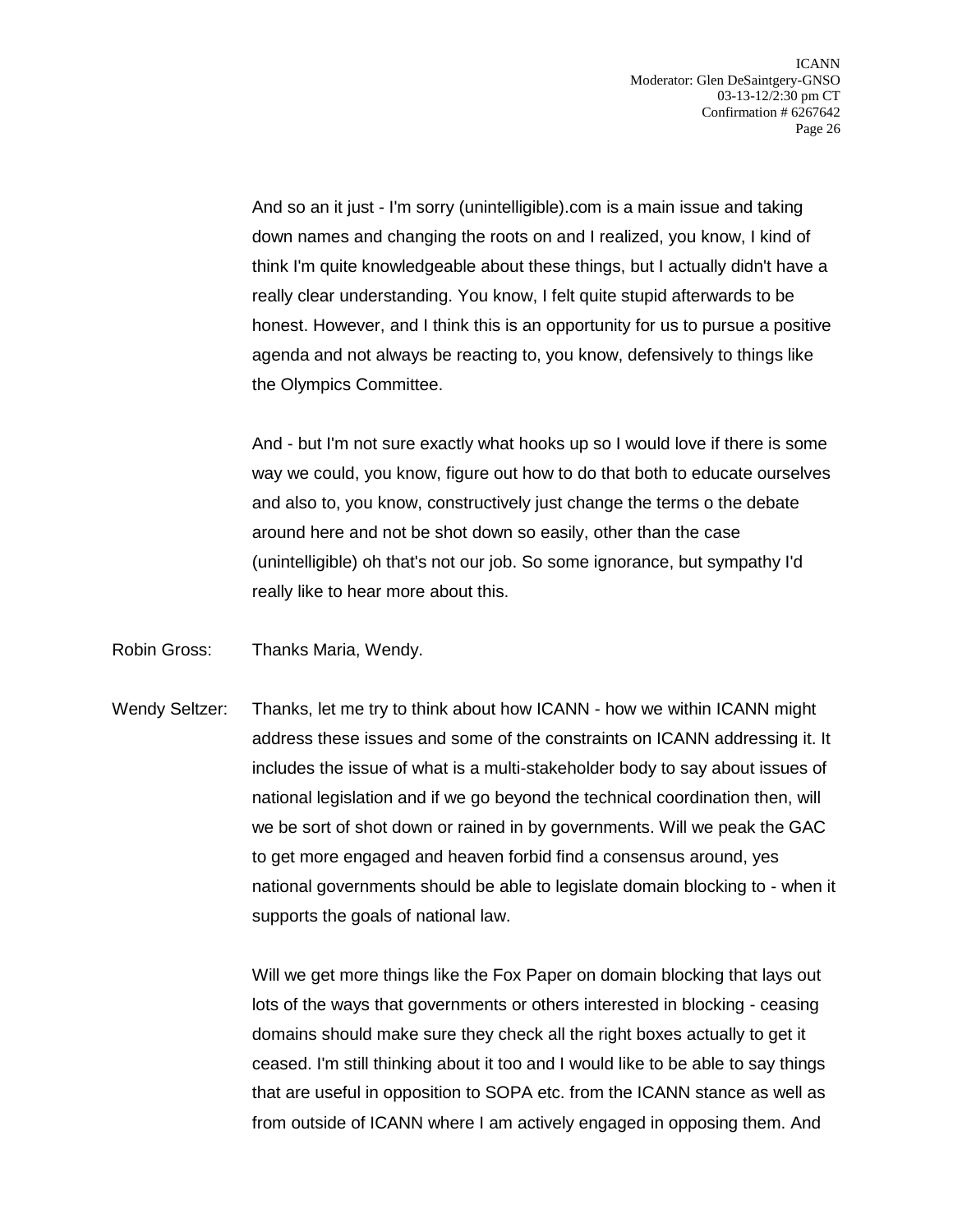I'm just not sure whether it's right for ICANN or ICANN's constituents or as opposed to all of those who come and participate in ICANN and then go jump outside of ICANN and say we oppose.

I think the technical community has done a terrific job of making technical papers, explaining why domain blocking fails as a technical matter that helps eventually - to fuel those debates, but they haven't done it with ICANN hats on.

- Robin Gross: Did any thanks so much for that Wendy, did anyone else have anything that they wanted to add? Yes Joy.
- Joy Liddicoat: Thanks and thanks for raising this issue, Susan, you know ABC have been very concerned about the disproportionate nature of the proposals and legislation such as SOPA and this - it's not limited only to those specific, you know, demistick speakers of legislation, although they're obviously with the significant impact globally. Many countries are moving to develop legislation which would also allow them to interfere with the operation of on a variety of grounds. And we very much see that these two initiatives were already unique situation, that more will come and that (differently) a strategic look at ways to advocate around it as needed.

And also that I know the talks between discussing other forums that are also concerned about well what could ICANN's role be, how is it possible for those concerns to be brought to constituency groups that's within ICANN? So I guess I'm saying it by way to support the initiative in trying to explore ways appropriately within ICANNs (notes) and looking after issues, you know, coordinating policy within the global good and to think about - and to say that there are others who would like to reach out to these groups to support anything that we might do here.

Robin Gross: Thank you very much Joy, Milton.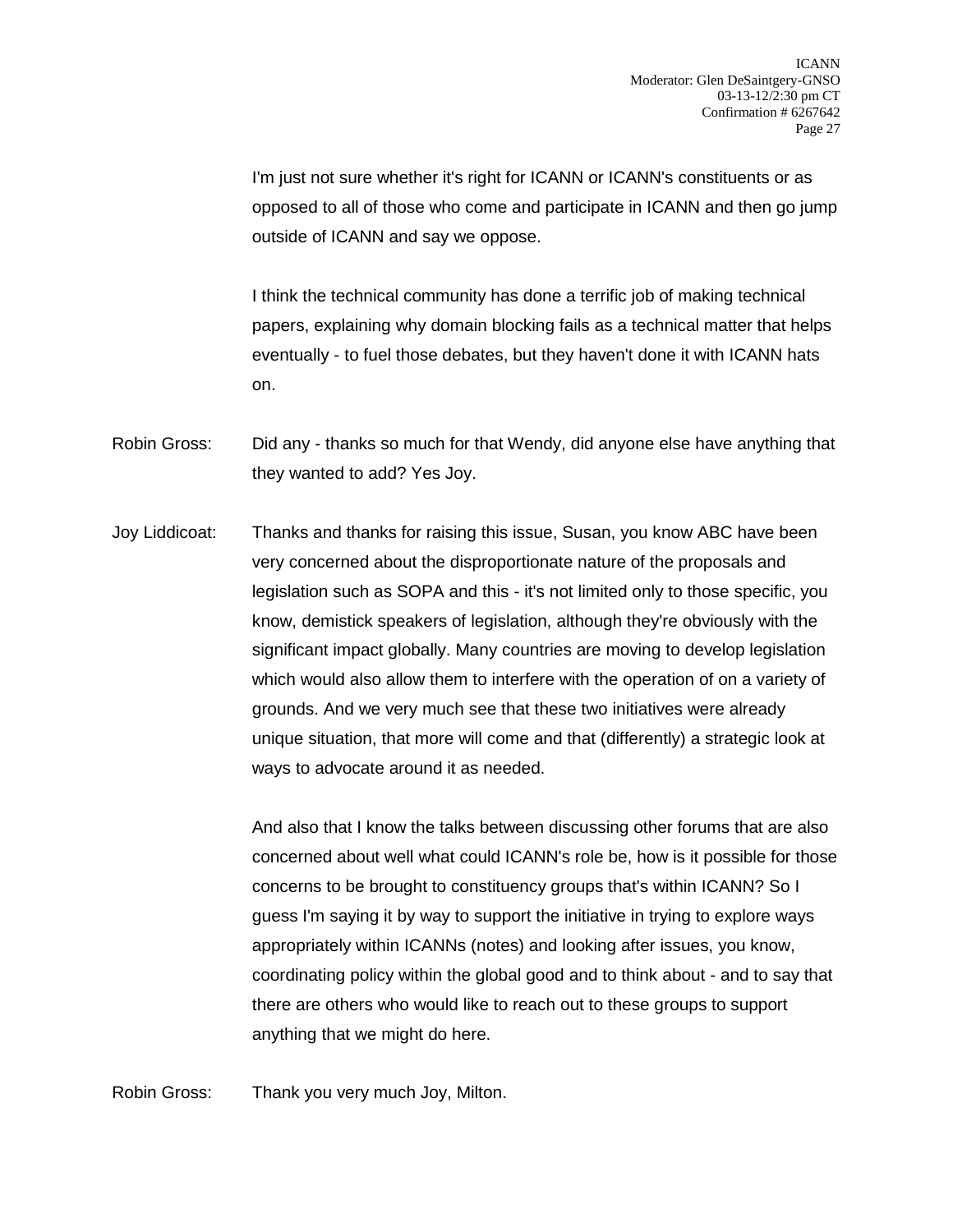Milton Mueller: Yes, I'm mindful of what Maria said trying to be proactive and constructive in leading, but unfortunately I just have another question that's kind of reactive and it is, what about that thought paper? You know, what is our take on that, where did that come from? Is that the staff being helpful and contributing or did the staff strain in the policy - did the staff have too much time on its hands and should be other things? I mean what - can somebody with more knowledge of where that came from fill me in on that or is that too petty of an issue to waste your time on?

Robin Gross: Maria.

Maria Farrell: Yes I think just stuff I heard in the bar last night, I mean it's - and (Patrick Jones) was telling me that the security teams, you know, ICANN security team's got pulled in to do a lot of support work trying to provide information and educate US Congress people and some and on the SOPA/PIPA thing and so they spent I think many weeks basically going along trying to teach them how the DNS works. And it's possible this might of come from that exercise, I'm not quite sure.

> As it happens I think they did quite a bit of the Lord's work on that, you know, on trying to explain to these guys you're breaking the DNS. So they're supporting (Steve Crocker) and (Paul Vicksy) and those guys and plus - I don't know where this thing came from, but I'm going to digress for a moment and tell a really silly story, a number of years ago my uncle - one of my uncles' was the Irish Minister for Justice and he was - I was sitting down at the kitchen table one day and said look, here's this awful stuff the home office is doing about attention and interception surveillance, you can't believe they're doing this and this is why it's bad.

> It's a terrible idea all the things they're doing and he's asking me more, oh it's interesting, what are they doing dreadful? How are they doing that? After a while I just turned and looked at him and said, "Michael, you just asking me how they're doing this stuff to find out how you can do it aren't you?" And he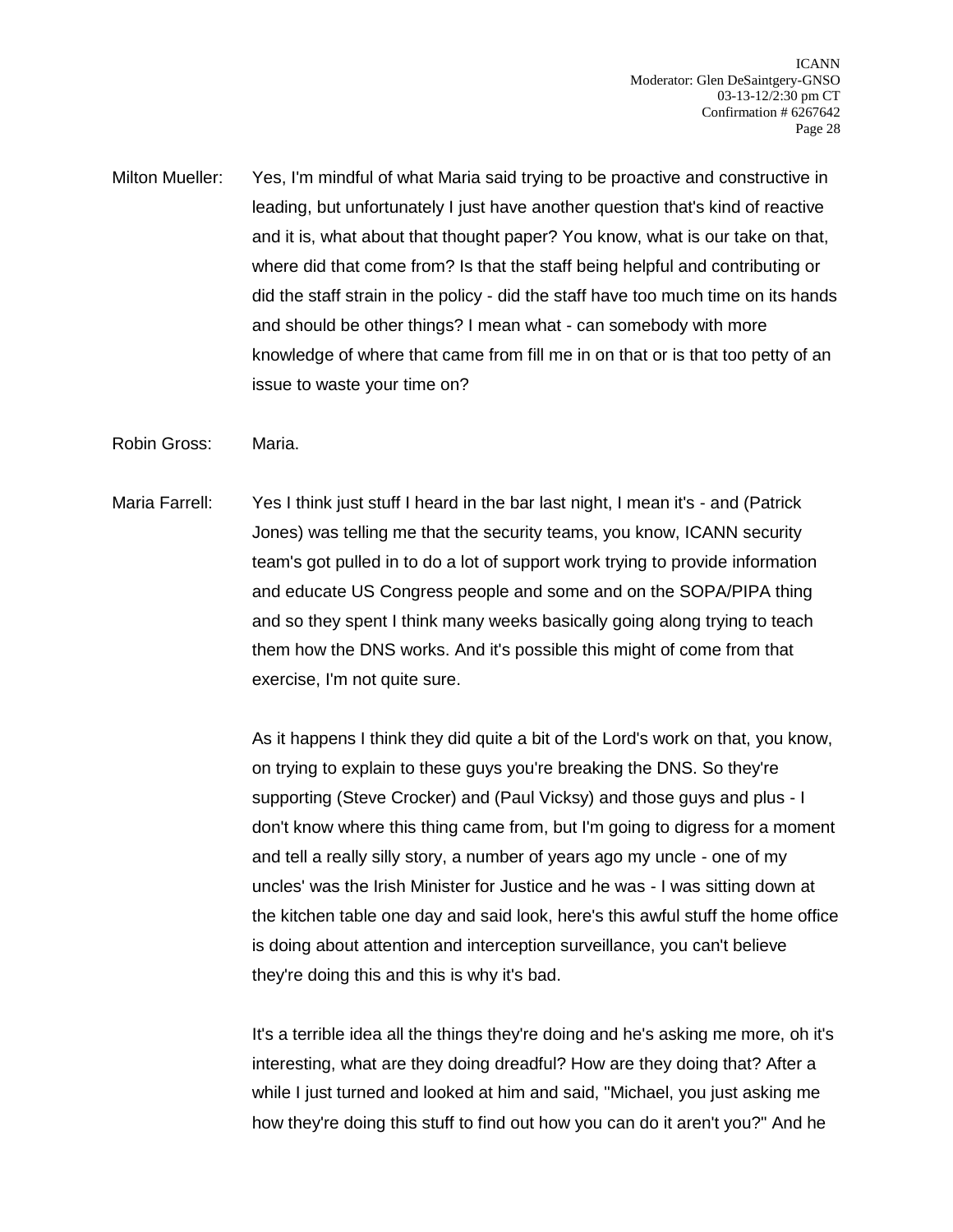goes yes, so I'm unfortunately giving more information was actually a way of, you know, not winning the argument just helping him figure out how to do it. There you go.

Robin Gross: Thank you Maria, anyone else want to speak to this topic? Okay so the next topic on our agenda is preparing for the - our discussion with the Board this afternoon and - which is in about 25 minutes I believe we have to break - let me just double check - no 15 minutes, excuse me. We have 15 minutes before we have to break, so we have 15 minutes to prepare for our meeting with the Board. And we've got - the Board asked us what topics we wanted to discuss and then also sent us a list of three topics that they wanted to discuss. So these will be the things that are on the agenda this afternoon with the Board.

> So the issues that were proposed by the NCSG were two and first was how to protect ICANN's multi-stakeholder bottom-up policy development process. So, you know, this is really sort of these theoretical big picture, high level issues as opposed to, you know, some of the details of specific proposals that need to be put forward. But the real thrust of this is how do we know what is policy at ICANN and where this implementation of policy and how can we work better to protect the appropriate balance between the various constituencies and stakeholder groups for influencing policy development process.

> How do we ensure that proper ICANN process follow in the - while we develop policy here, what is the appropriate role for governments and law enforcement in ICANN policy development? So this question, a lot of it comes form the kind -some of the requests that we've seen lately that sort of circumvent the policy development process and try to go straight to the Board or to the GAAP rather than participating in the bottom-up process. So I think that's one of the concerns that brought this forward.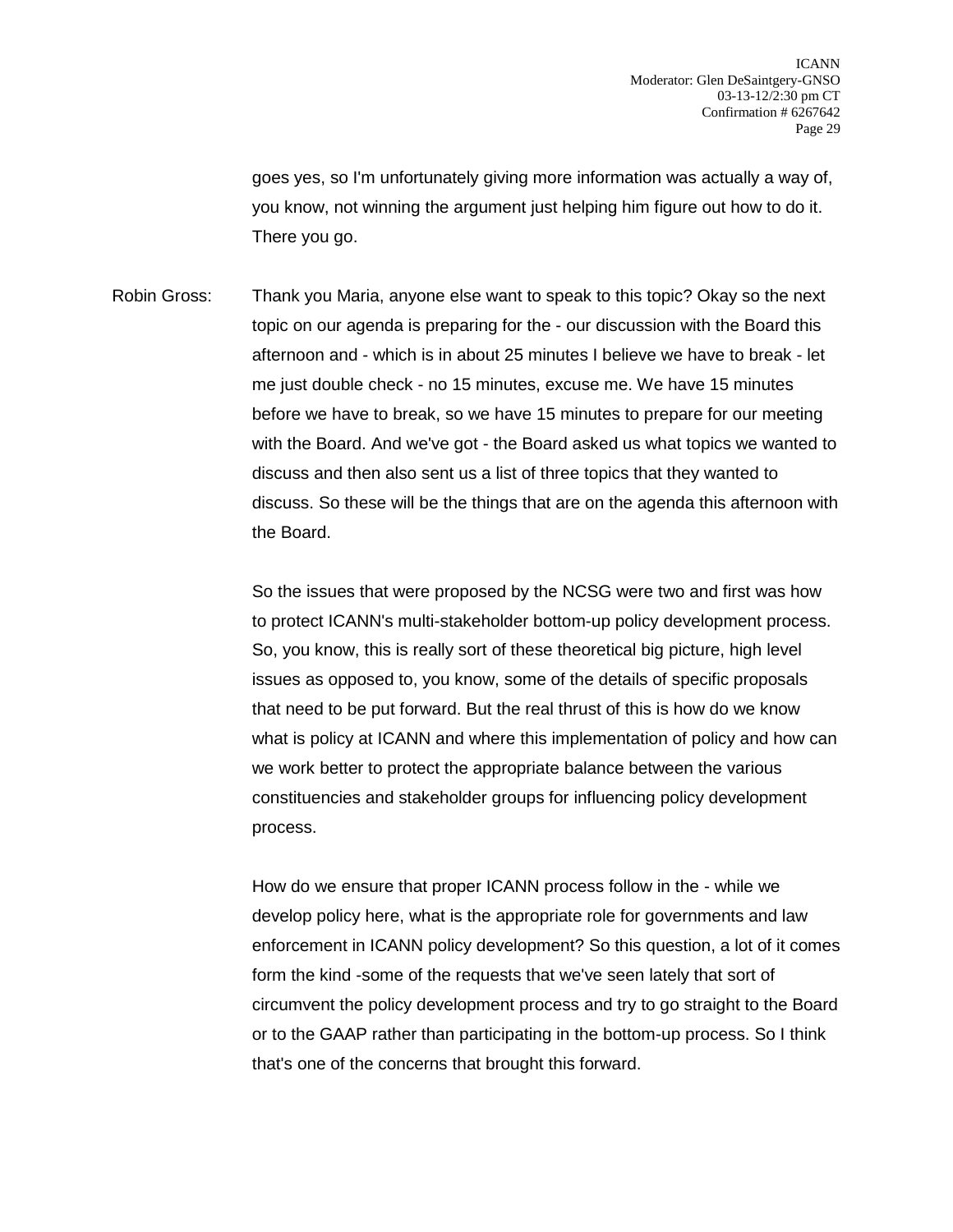I think another concern has to do with the, again the role of law enforcement are they part of the GAC, are they, you know, we've had law enforcement want to join non-commercial users, I mean there's just this real growing presence of law enforcement agencies at ICANN. And is that appropriate and what's the right role for them here? I think these are some of the kinds of questions that we had wanted to - or this was the first question that we wanted to discuss with the Board.

The second is internationalizing ICANN - how do we increase participation from developing country actors? ICANN is so historically filled - the participation consists of people from the US, Canada, Europe, business communities and how do we really try to bring developing country participants - but not only just participants, but sort of the outlook and the different perspectives that people can have.

And again, not only to the participants but to the Board, to the staff - how do we really get an appropriate legal framework for ICANN. It's a global governance organization on the one hand, but on the other hand it's a private California corporation. And so, you know, how do we get these two concepts to work together in a way that works for the benefit of the Internet and Internet users. And considering the geo-political sensitivity in the broader relationship between the US government, ICANN en route.

So these were the two issues that were proposed by non - the to discuss and then the Board of Directors had three issues that they wanted to raise with us. First is a question that they've raised with all of the various stakeholder groups and communities this week that they wanted to get some community feedback from. And that is what will be in your view the medium turn impact of the new gTLD program on the structure of ICANN in general and the challenges it brings to GNSO, it's constituencies and policy development process. What are the potential issues and how do we anticipate them?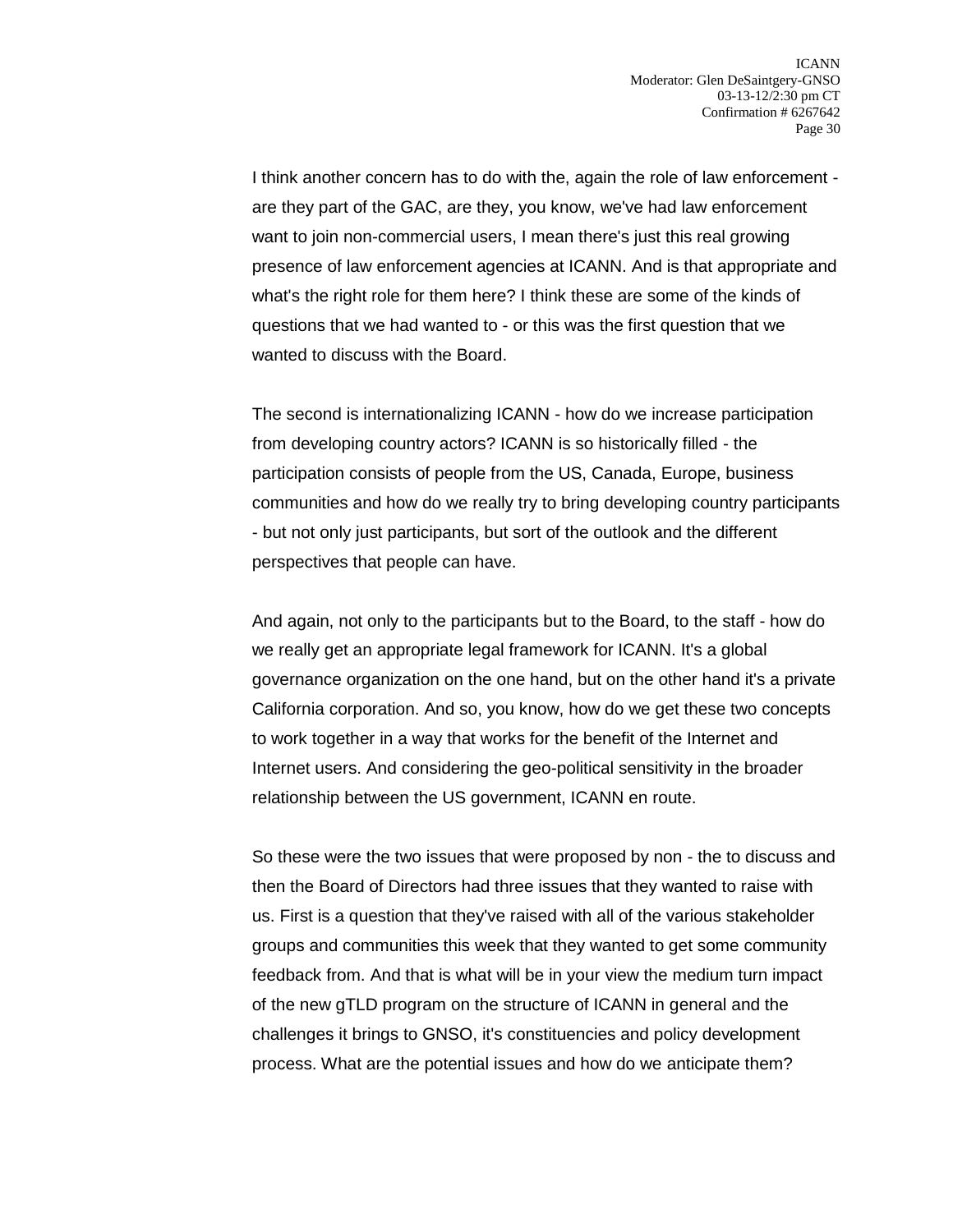So that's sort of the Board's high level question and then they had two more concrete specific questions that they discussion topics that they wanted to raise. And first was the resolution of a conflict between the constituencies within the non-commercial stakeholder group and then the second is the views on the RAA that this is a more concrete issue that was currently working on here at ICANN. So these are - we've got basically five discussion topics on our agenda for the Board, it's a one hour meeting so I'm not sure how much we'll be able to dig deeply into these discussion topics, but that's where we are.

So let me open up the floor, we've got about ten minutes or so and see how people want to address these issues. I've got (Carlos) and then I've got Mary - anybody else want to get in the queue? Okay (Carlos).

(Carlos) Thank you, I think we - one issue of the with relationship between we just simply should refer to the statement end of story and not discuss one minute or ten seconds more. And if something goes wrong afterwards, we can always go back. With respect - and now I apologize to everybody for the next two points if I'm getting boring, I really think that there's problem still of outreach and information and even if an academy has been proposed, I think it really needs to go back and say, look we need funds, we need programs, we need education to inform what is actually going on.

> And from then maybe three or four whatever we can reach out and get integrated to the process. But we are still not doing the base work. And the third one and I'm sorry that I'm starting with that again, I also think we should tell the Board about the proposal from how to solve the situation with exception of we made a straightforward proposal. The point is, it's not so much about the proposal as the wording. It's about getting - I think I'm realistic if I'm saying we won't get very far on the first round, but at least we will shoot say for the second round.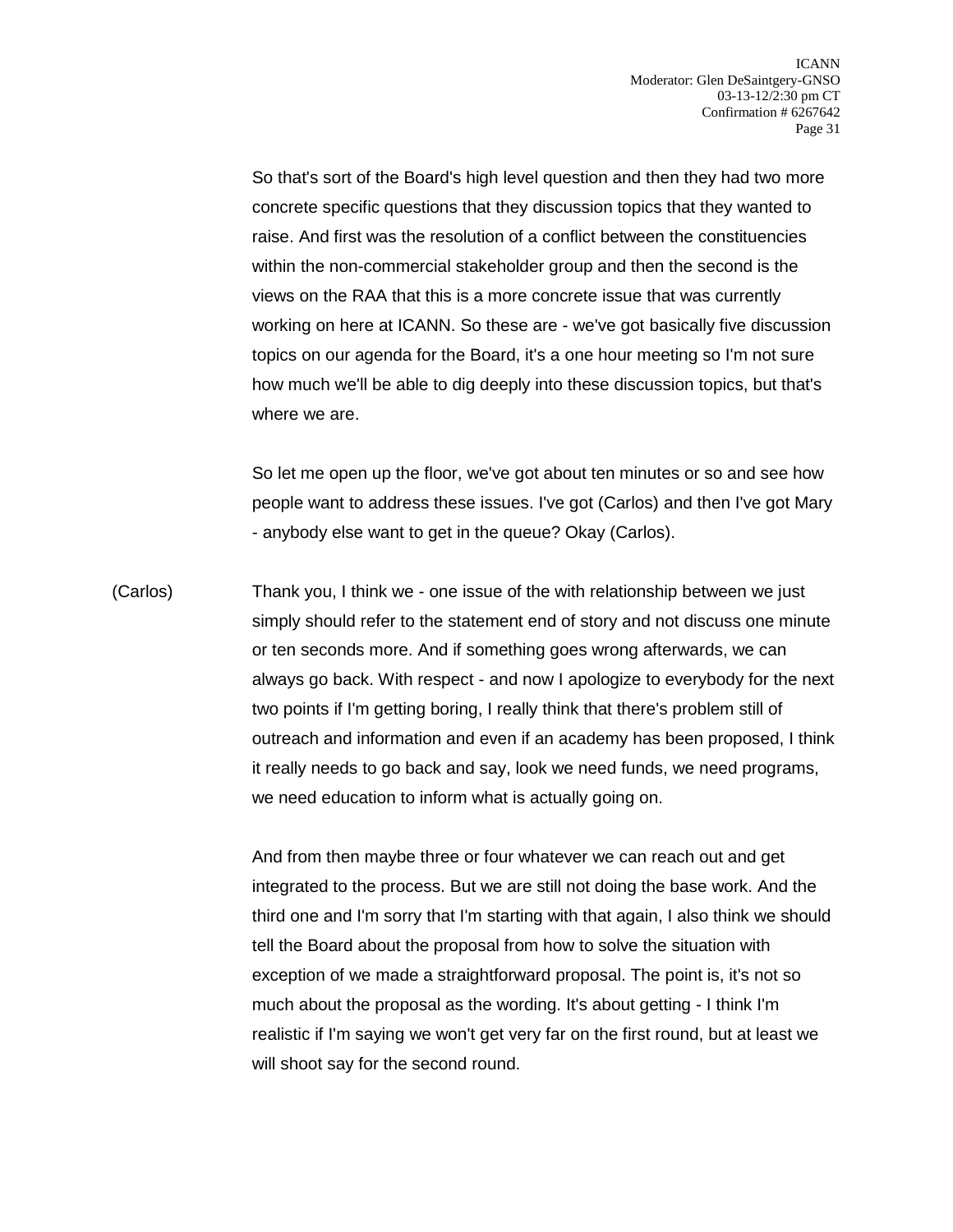We should aim and strike to get away from specific names, to specific group of people - the smaller the better. And get away from and all the dangers we were talking about in the last three days. And just if we can get the message through there needs to be a change - a paper change. That's all.

- Robin Gross: Thank you very much Claus for that, I've got Mary and then Wendy. Anyone else want to get in the - and Evan. Okay Mary.
- Mary Wong: A couple of quick suggestions this is Mary Wong by the way. And I wonder if it will help it would be helpful to the discussion of the Board, and I think we've done this before, though I think the GNSO council is to have someone as the designated spokesperson for a particular question. We can frame it and so for example, we'd have one for each of them and I don't know, we're going to get to the resolution with (ENPAC), I mean I think we still kind of a problem how that's phrased but to the extent that that's going to be something we discuss.

I mean my suggestion for that would be probably appropriately they delete that part of the discussion because I don't think you were here when that discussion was held with the Board the last time. So that's one suggestion and of course the ones for the other topics. For the first topic on the multistakeholder model I think two things, one that might be helpful would be Robin as you started saying, you listed examples.

And I'm sure the Board knows all the examples, but I think whoever's leading the discussion, it would be helpful if you say hey look, here's why we have the consensus, here are two or three of the recent examples where whether it's perception ally reality, some of the community feels that the processes were bypassed, give specific examples.

And the second point I had on that was just on the - I'm not sure that I would want personally wants to do this that's fine but I'm not sure that would work to bring out the question of the appropriate role of law enforcement, because I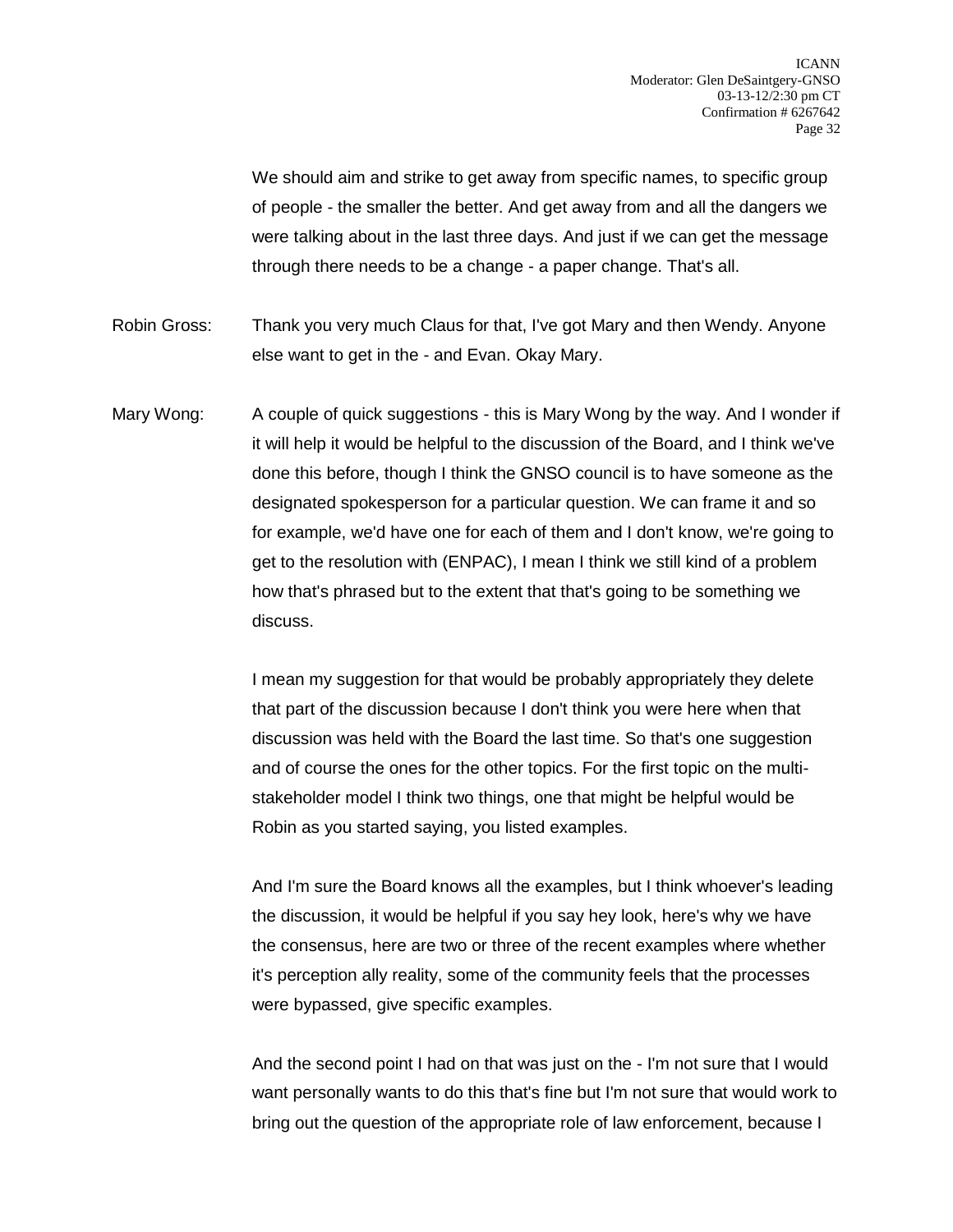think all the Board's going to say is point to the operating of the GAC and the bylaws where they others and where reference is made to public authorities, whatever that means. So I'm not sure how that's going to advance anything. Rather I'll stick to the multi-stakeholder point and the bypassing of the for the first topic.

- Robin Gross: Okay, thank you very much Mary. I've got Wendy and then Evan.
- Wendy Seltzer: So I'm trying to get the question on email maybe I'll pass for moment.
- Robin Gross: Evan.
- Evan Leibovitch: Actually that turns out to be very convenient because what I was going to say very nicely dog tails unto what Mary said and with the suggestion and this was to follow-up in conversations that we've been having with Board members, mainly informally or individually, but it's really come out. Not so much specifically about law enforcement but a general tendency towards bilateralism as opposed to stakeholderism (sic) and maybe if it's framed that way, in saying there's a lot of these one-on-one high level exclusive conversations going on as opposed to broad based community ones.

They're happening over law enforcement, they're happening over the Red Cross IOC thing - these are all the results of bilateral things. They sort of took hold because of the GAC scorecard and haven't let go. And so I don't know if maybe that's an approach to take that may get you a better, more constructive response out of them. And that dog tails over what we've been talking to them as well.

Robin Gross: Thank you very much, that's very helpful Evan. Wendy did you want to say something.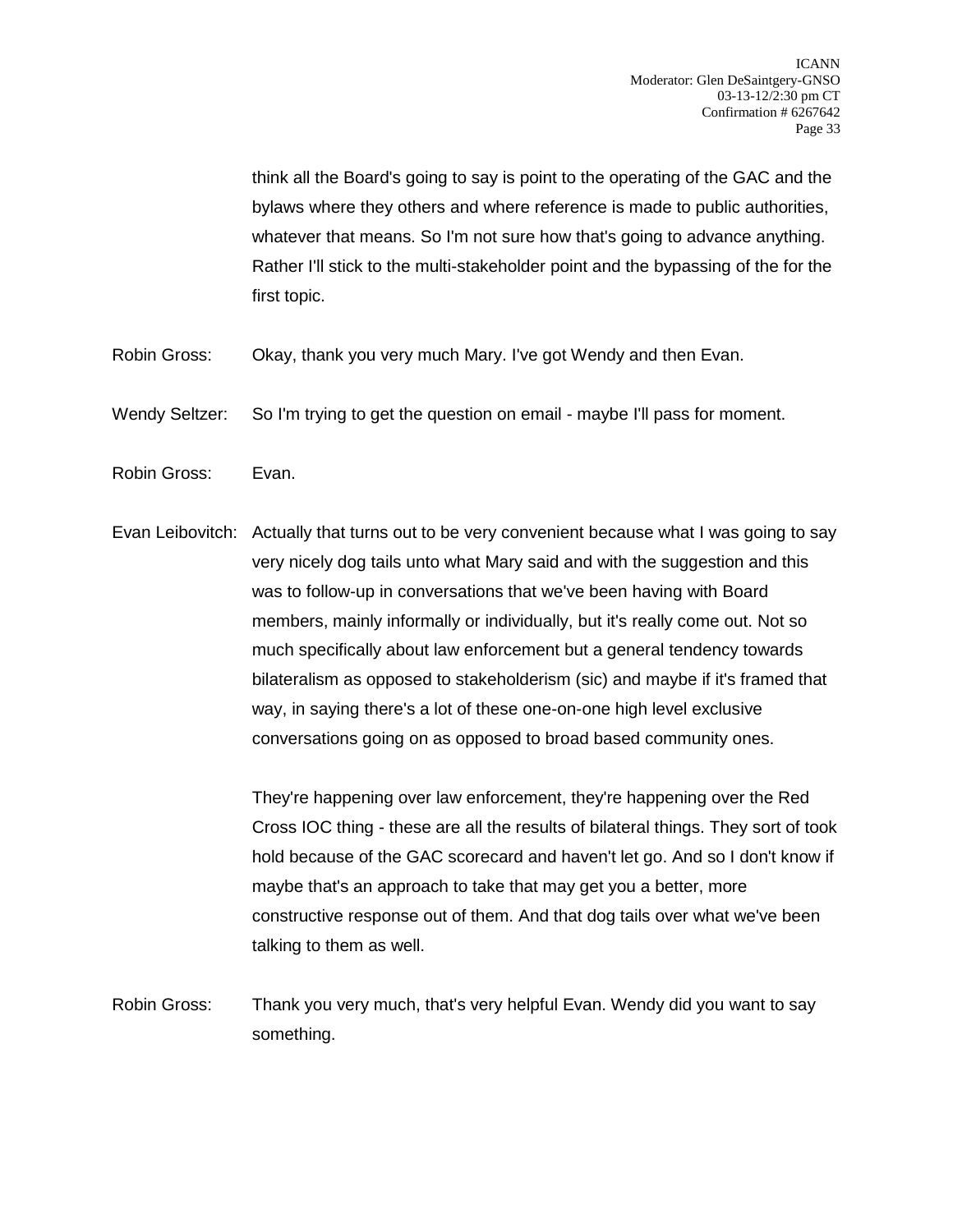- Wendy Seltzer: I think those are good, helpful ways of framing the question of keeping the multi-stakeholder model working effectively and I would be happy to be the designated respondent on views on the RAA.
- Robin Gross: Okay, does anyone else want to get in the queue on this issue, the Board discussion has three minutes left - two minutes. Okay well let me just quickly ask (Claus) if you would be willing to address the issue - be the designated responder on the issue of any conflict to resolution of conflict between the constituencies - is that okay?
- (Claus): No.
- Robin Gross: I'm sorry, I didn't hear what you said actually.
- (Claus): No but
- Robin Gross: Alan's the appropriate person for that? Okay wonderful, thank you very much - so we've got that one taken care of. Wendy volunteered to be our designated responder on the views on the RAA. I can discuss the multistakeholder bottom-up policy development process, unless somebody else would like to volunteer for that. Okay and on the issue of internationalizing ICANN, yes we could volunteer Bill because I know this was an issue that he brought - that he wanted raised, so let's ask him if he'd be willing to be our respondent on that question.

And on the issue of the impact of the new GTL program in general, do we have anyone who would like to volunteer to be sort of our respondent on that issue? Avri K know you've been knee deep in new gTLD issues, would you be willing to take that one on and - if we get to it?

Avri Doria: I wasn't actually paying attention and I wasn't sure I was going to be there for the whole.